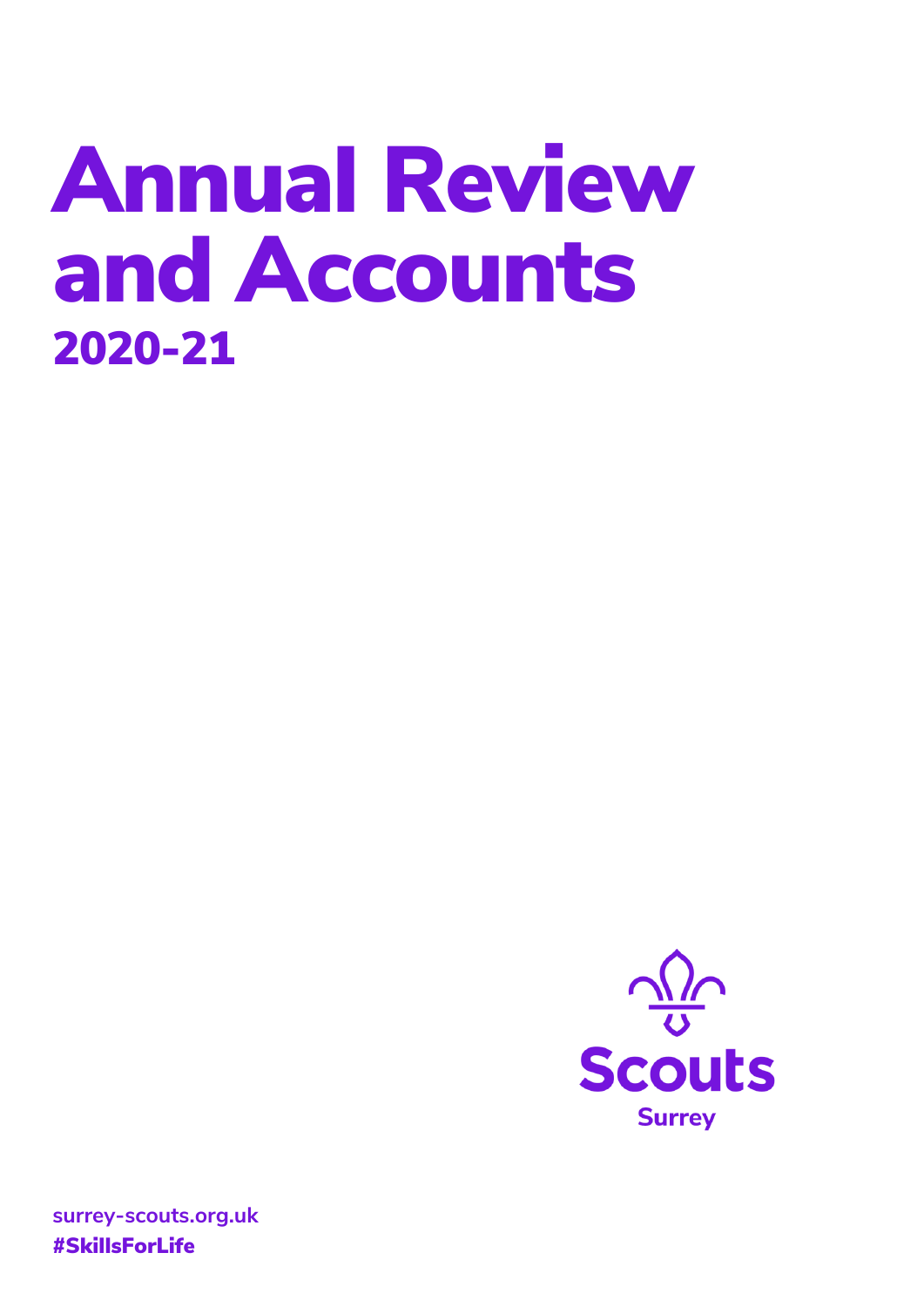Surrey Surrey Surrey Surrey Scouts Annual Review and Accounts 2020-21 2020-21 2020-21 2020-21 2020-21 2020-21<br>District Accounts 2020-21 2020-21 2020-21 2020-21 2020-21 2020-21 2020-21 2020-21 2020-21 2020-21 2020-21 2020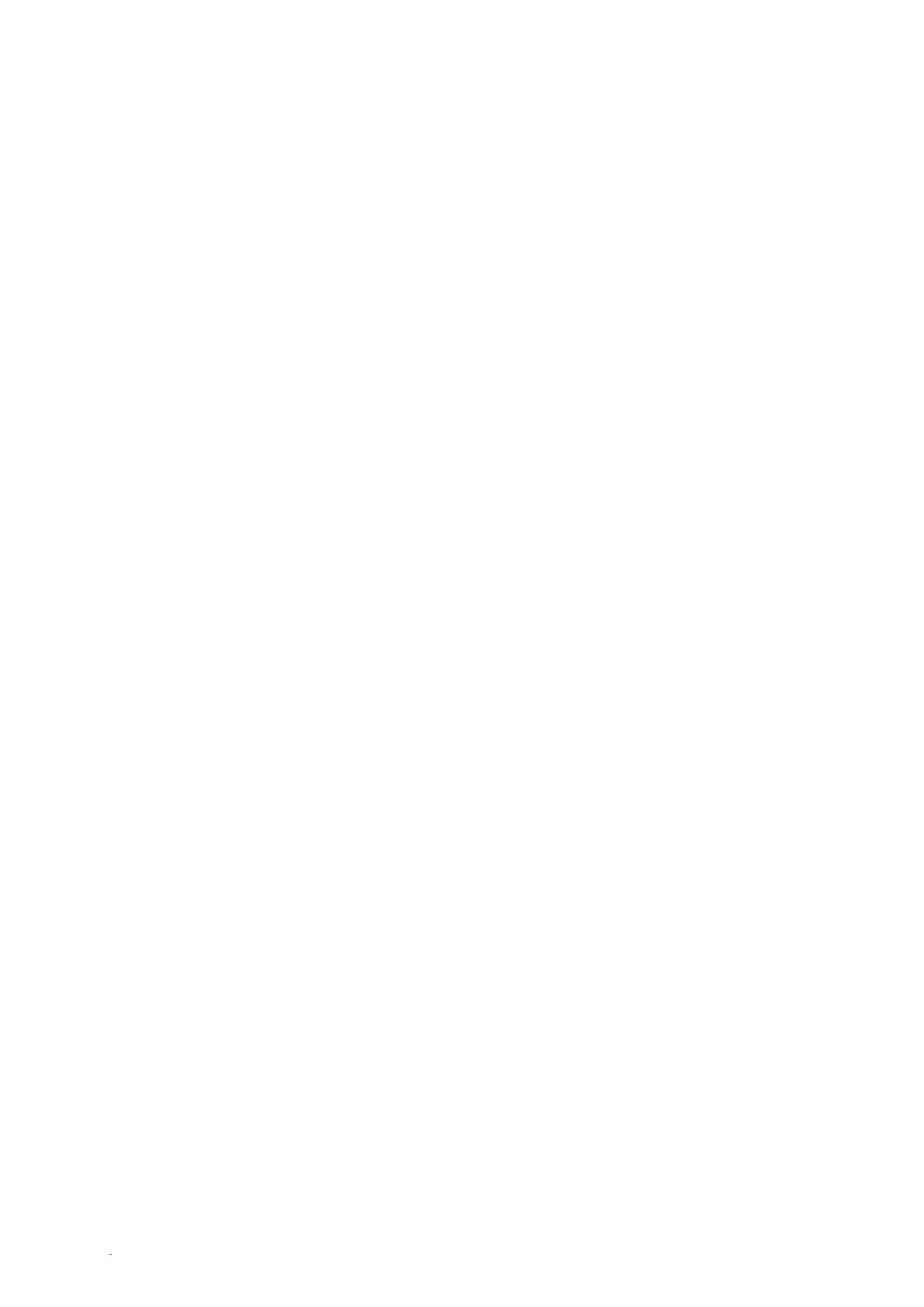# **Welcome**

Welcome to our Annual Report for 2020-21, the most challenging year for Surrey Scouts; for Scouting nationally, and for the nation, since the war. You will read in the following pages how we met those challenges head-on, and how we have emerged as a strong, safe, nationally significant force in Scouting. As ever, our success during this most difficult of years was founded on the astonishing commitment, resilience, innovation, and enthusiasm of our adult volunteers, volunteers in all the myriad roles available in Scouting to lead and support our equally committed and enthusiastic Beavers, Cubs, Scouts, Explorers and Network.

Many of our adult volunteers were the very heroes and heroines who, as key workers, provided us with the help and support that we all needed, particularly early on, when there was little understanding of the virus that we faced, and how we were going to deal with it.

Our adult volunteers, in their thousands, adapted Scouting so that it could be delivered online. That was all done from a standing start, which was truly astonishing. Our Scouts, Explorers and Network took a lead in helping provide online programmes for every section, programmes that included stay-at-home camps at section, Groups, District, and County level. Then, when Scouting could be delivered face-to-face for a brief period last summer, our amazing leaders ensured that our young people were provided with the opportunity to meet as soon as they were able. Surrey Scouts' leaders led the country in getting our young people back together again.

Not only that, our adults continued with their training, and ensured that Surrey Scouts were a leading County nationally in complying with Scouting's training requirements, making our Scouts safer than ever before.

Finally, to demonstrate how truly dedicated and truly wonderful our adults are, when the time came to count our youth and adult membership last January at census time, Surrey was the most successful County nationally in retaining both adults and young people in the Movement. Our adults are a blessing indeed! Since you may well be reading this report on your computer or other electronic device, rather than comment upon the many and varied activities provided by our quite outstanding leaders throughout 2020-21, why not click on these links and re-live a great year? These pictures, and videos, speak a thousand words:

<https://surreyscouts.smugmug.com/>

<https://vimeo.com/search?q=surrey+scouts>

**James Burge Joe Rogerson**

County Chairman County Commisioner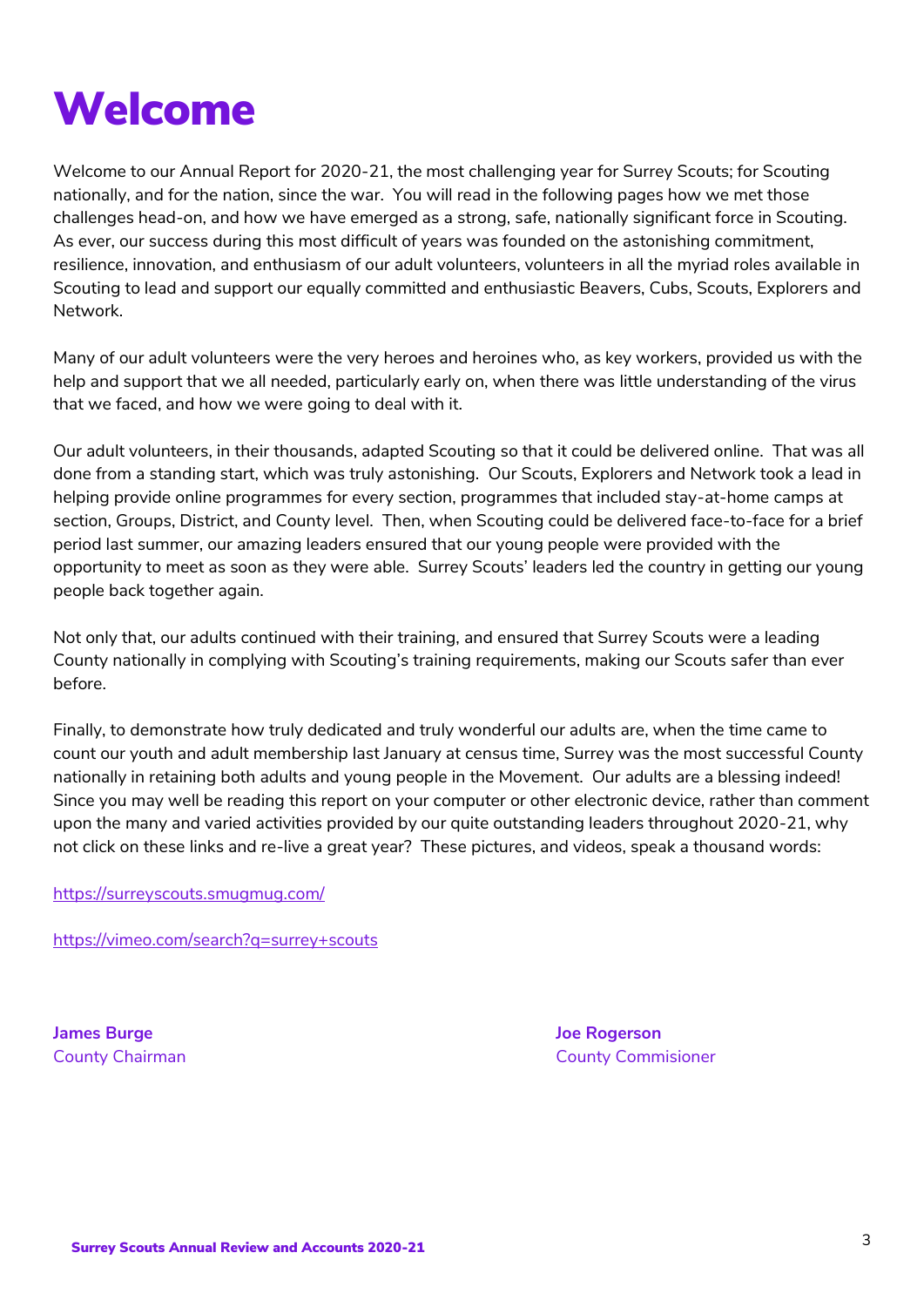# Our Purpose and Method

Scouting actively engages and supports young people in their personal development, empowering them to make a positive contribution to society. In partnership with adults, young people take part in fun indoor and outdoor activities. They learn by doing, by sharing in spiritual reflection and by taking responsibility. They make choices, undertake new and challenging activities and they live their Scout Promise.

## Our values, as Scouts, are at the heart of who we are and what we do:

**Integrity -** We are honest, we try to do the right thing (even if no one is watching) and we stay true to ourselves.

**Respect -** We are thoughtful of people's feelings and values, treating everyone as we would like others to treat us. **Care -** We are kind to others, looking after the world we live in. **Belief -** We explore our beliefs and attitudes with wide-open minds.

**Cooperation -** We work with others to change the world for the better, making friends along the way.

Surrey Scouts is open to all young people in Surrey aged between six and twenty-five no matter what background, ethnic origin, nationality, race, gender, marital or sexual status, mental or physical ability, political or religious belief.

Thousands of committed, experienced and trained volunteers, working in teams across the County, provide scouting in Surrey through 18 Districts and 176 Scout Groups.

The Trustees have a duty to report on our public benefit in our annual report. We have assessed our aims, activities and charitable objectives, which are to contribute to the development of young people in achieving their full physical, intellectual, social and spiritual potentials as individuals, as responsible citizens and as members of their local, national and international communities.

We believe that we have met the Charity Commission's public benefit criteria for both the advancement of citizenship and community development. The Scouting Movement complies with two key principles set by the Commission with regard to public benefit:

### **1. Identifiable benefit**

The way in which we carry out Scouting helps young people in their personal development, empowering them to make a positive contribution to society; we link this benefit directly to the Purpose of Scouting.

### **2. Public benefit**

Scouting is a national Movement open to young people aged between six and twenty-five and to adults. Full membership is restricted to young people and adults who are willing to make the Scout Promise. The Association enables those in poverty to benefit from Scouting; while the Association charges a subscription to its members, the benefits of Scouting are not constrained by a member's inability to pay. Locally, there are arrangements to waive subscriptions and other costs for those who cannot afford to pay. There are also funds available for setting up new Groups and Sections and for young people's uniform and Scouting activities so that we do not exclude young people from activities if they are unable to pay.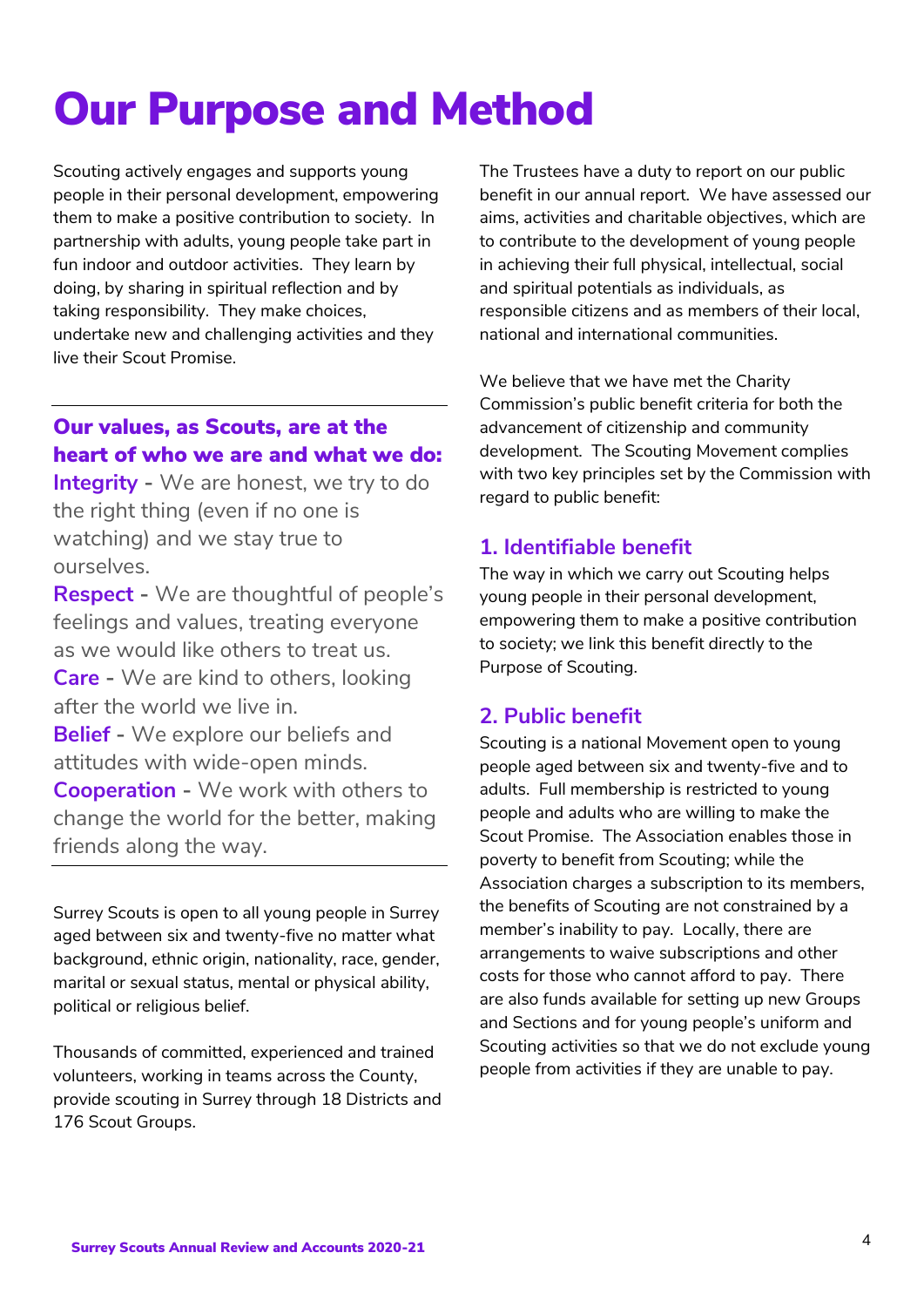# Our Plan for Surrey Scouts

| <b>People</b>                                                                                                                                                                                                                                 | <b>Programme</b>                                                                                                                                                                                                                                                           | <b>Places</b>                                                                                                                                               | <b>Perception</b>                                                                                                                                                                                      |
|-----------------------------------------------------------------------------------------------------------------------------------------------------------------------------------------------------------------------------------------------|----------------------------------------------------------------------------------------------------------------------------------------------------------------------------------------------------------------------------------------------------------------------------|-------------------------------------------------------------------------------------------------------------------------------------------------------------|--------------------------------------------------------------------------------------------------------------------------------------------------------------------------------------------------------|
| An ever-increasing<br>number of youth<br>members and skilled,<br>qualified adults.                                                                                                                                                            | All youth members<br>benefitting from high<br>quality well-resourced<br>balanced programmes.                                                                                                                                                                               | We enjoy Scouting in<br>safe, welcoming, fit-<br>for-purpose places<br>within Districts and<br>Groups that have a<br>secure income and<br>sound governance. | More visibility with<br>Scouting where<br>everyone can see we<br>play a key role in<br>society.                                                                                                        |
| <b>Amazing</b><br>people                                                                                                                                                                                                                      | <b>Amazing</b><br>programmes                                                                                                                                                                                                                                               | <b>Amazing</b><br>places                                                                                                                                    | <b>Amazing</b><br>media                                                                                                                                                                                |
| Promoting and<br>enabling growth in<br>adult and youth<br>membership<br>Celebrating<br>achievement<br>Providing top quality<br>training<br>Developing practical<br>Scouting skills<br>Promoting and<br>enabling mandatory<br>ongoing learning | Promoting and<br>enabling quality youth<br>shaped programmes<br>Supporting quality<br>youth shaped<br>programmes<br>Monitoring quality<br>youth shaped<br>programmes<br>Increasing the number<br>of Top Awards<br>Promoting and<br>enabling international<br>opportunities | Promoting and<br>enabling good<br>governance<br>Promoting and<br>enabling high quality<br>administration<br><b>Developing Bentley</b><br>Copse              | Providing quality<br>media coverage<br>Supporting District and<br>Group media<br>Providing media<br>opportunities to Scouts<br>Promoting and<br>enabling good quality<br>county-wide<br>communications |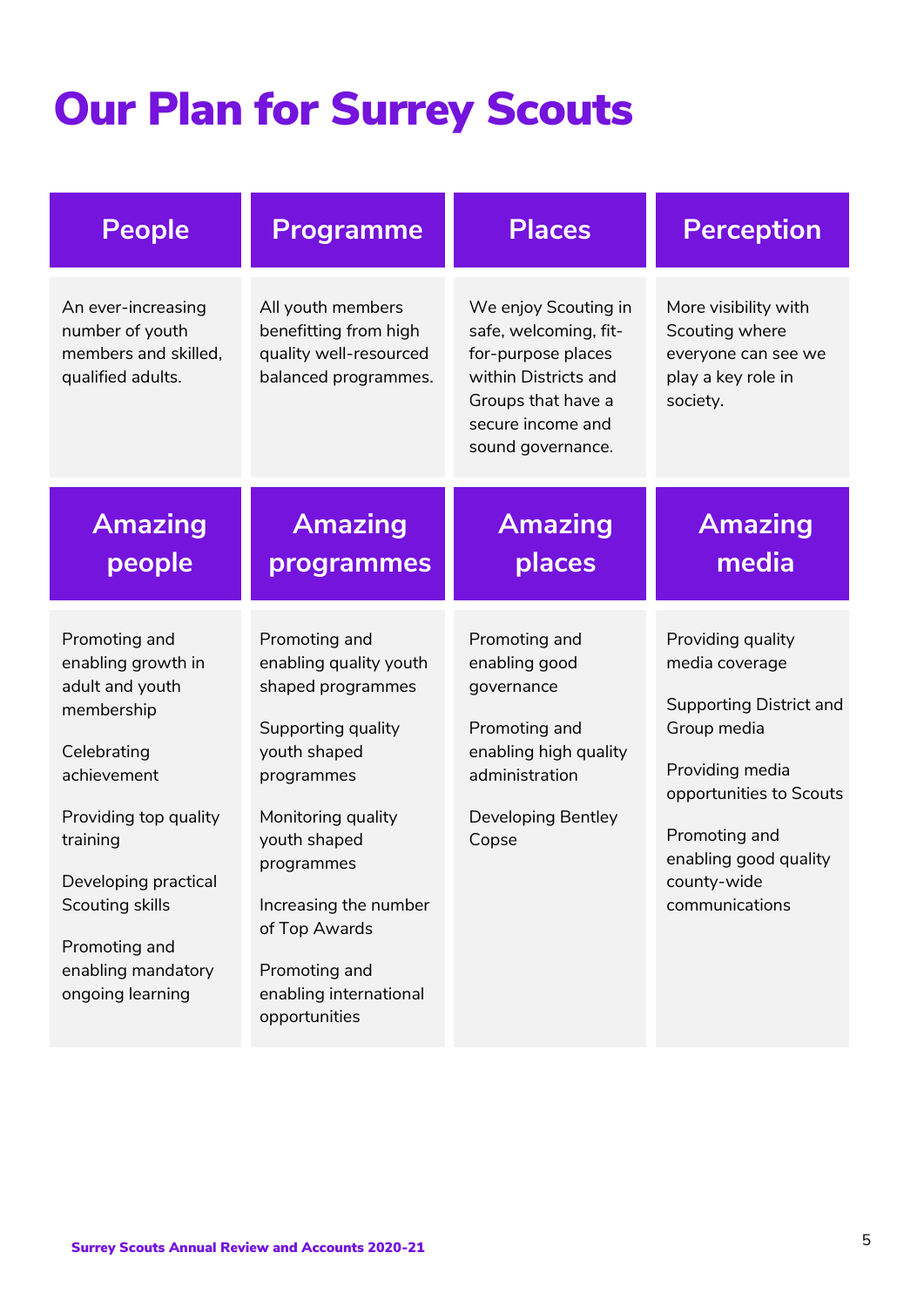# How have we been doing? People

## Promoting and enabling growth:

Despite the pandemic, we still have 12,460 young people enjoying Scouting across 177 Scout Groups and 18 Districts throughout Surrey. Our 4,365 amazing adult volunteers have helped to grow 181 sections by more than 650 new youth members, which has helped make up for some of the losses which has left us with 2,227 or 12% less youth members than 2019/20. Our waiting list has continued to grow (to 4,234) and we will continue to look for opportunities to get as many of those young people involved in Scouting.

Our priorities for the year ahead are focused on doing everything we can to support Scout Groups to restart face to face Scouting; supporting the ongoing challenge of recruiting and retaining adult volunteers; and trying to reduce the growing waiting list.

## Celebrating achievement:

Our amazing volunteers have received the following Good Service awards in 2020/21:

- 70 Chief Scout's Commendations for Good Service
- 56 Awards for Merit
- 9 Bars to the Award for Merit
- 5 Silver Acorns
- 3 Bars to the Silver Acorn

## Providing top quality training:

This year of lockdown due to Covid-19 has presented us with an assortment of challenges for delivering training to our adult members and enabling them to remain compliant. Our training teams have risen to those challenges and helped to award around ten percent more Wood Badges than the previous year, with over two hundred and twenty Wood Badges being recommended in the review year and a further fifty in the first two months of the current year. Compliance in GDPR, Safety and Safeguarding has hit the target of ninety-eight percent. These are incredible achievements with no face to face adult training taking place. Our training teams have made use of online learning platforms, eLearning and workbooks to deliver training. They have facilitated assessment and validation of learning by using video conferencing, email and socially distanced interactions. We have held online training team meetings with over 100 team members attending each set of meetings.

We expect to be able to resume face to face training in the coming months. However, our newly acquired confidence and skills in using online platforms will enable us to continue to offer a more inclusive and flexible approach for all adults.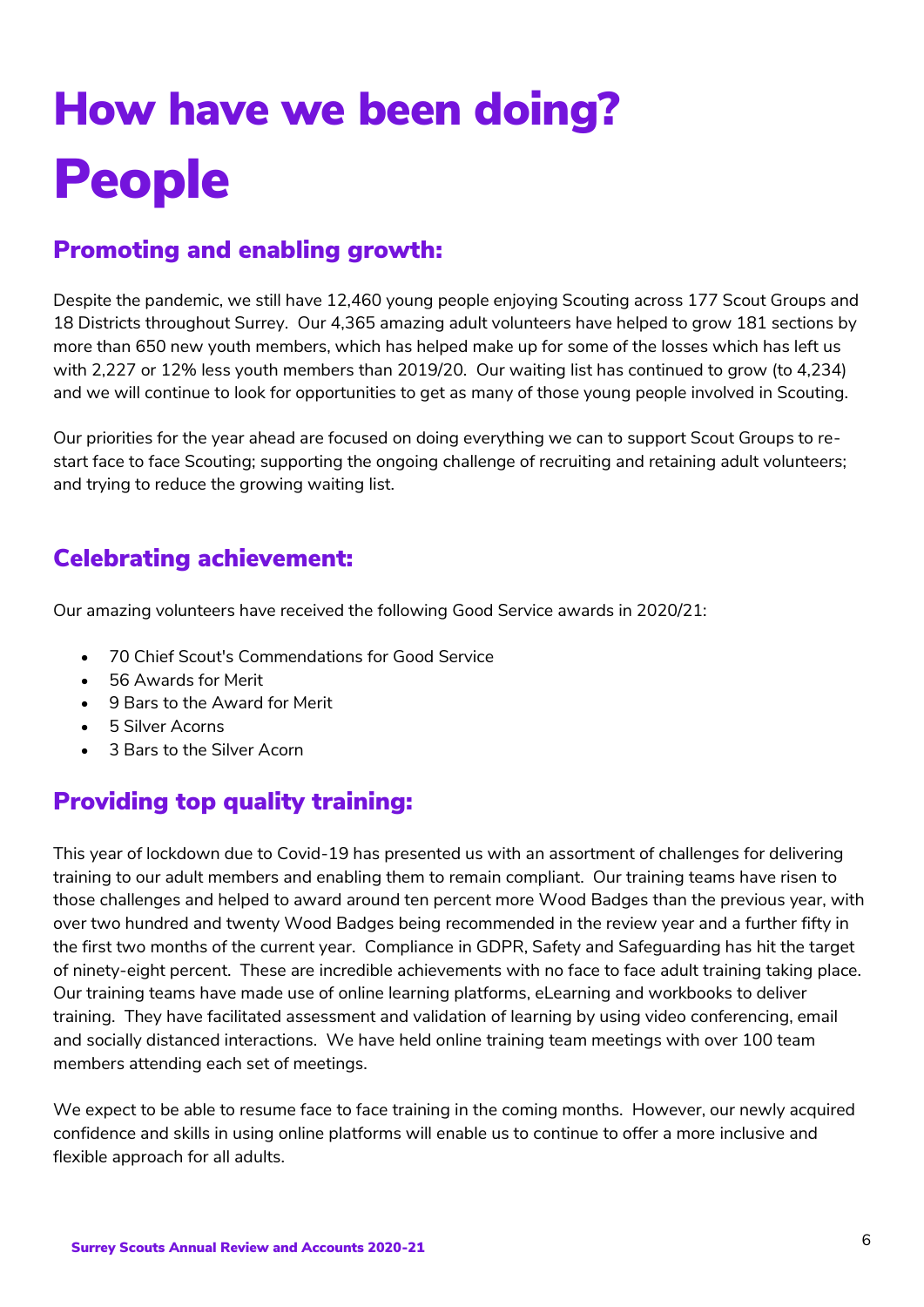# Programme

## Quality youth shaped programmes:

Successful Scouting is driven by offering a programme that is exciting, challenging and engaging. Young people helping to shape this programme is essential to keeping it relevant and in promoting achievement. One of the highlights of this difficult year has been hearing stories of young people leading sessions for their section via Zoom – instead of becoming passive and reliant upon technology delivering meetings, many have stepped up to support the delivery of meetings or have contributed to meetings themselves.

Delivering the programme has been especially challenging this year as, for most of the time, face to face meetings have not been possible but leaders have been incredible in their dedication and in striving to find ways to make the programme accessible allowing for necessary adaptations. The quality of the programme is reflected in the numbers Surrey achieved in the census this year. When restrictions allowed, many groups jumped in to provide face to face meetings and members have been offered a full range of activities and opportunities. Our tri-annual Scout event, Scoutabout, was postponed again but planning goes on for next year. In August, we ran Roar 2020, a county wide virtual camp with activities for all ages. Leaders had a range of training opportunities in which to participate as a part of the camp.

The programme team has undergone some changes with Andrew Carvell being appointed as Assistant County Commissioner (Explorer Scouts). With his team, Andrew is exploring how best to support the programme by developing the role of the Young Leaders and providing an Explorer Belt challenge amongst many other plans.

## Increasing the number of Top Awards:

Over the last year, where most of our Scouting was done online, our amazing, dedicated leaders were still able to ensure that 1,308 Scouts gained their top awards. That is 59% of the number of Scouts who achieved similarly in the previous year. Given the challenges of 2020, that is a truly remarkable feat by our Scouts and their leaders. This year the number of young people achieving each award is as follows (January 2020 in brackets):

Chief Scout Bronze Award: 512 (906) Chief Scout Silver Award: 595 (833) Chief Scout Gold Award: 135 (300) Chief Scout Platinum Award: 39 (109) Chief Scout Diamond Award: 20 (45) Queen's Scout Award: 7 (21)

In addition, 76 (258) Duke of Edinburgh Awards were achieved by Surrey Scouts: Bronze: 47 (142); Silver: 29 (88) and Gold: 0 (28).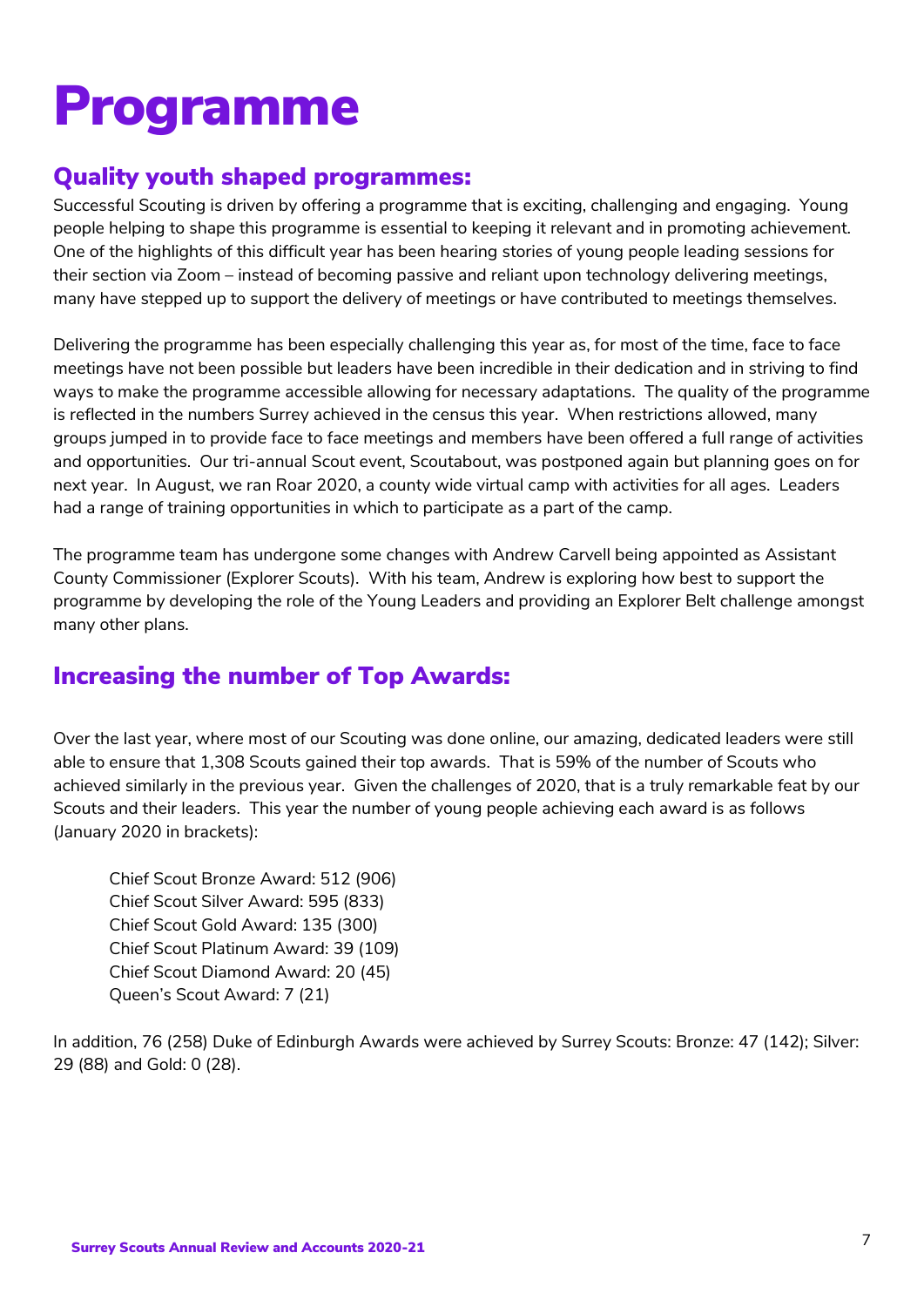## Promoting and enabling international opportunities:

Surrey Scouts have a strong tradition of supporting overseas adventures and helping young people build connections with the wider world. This year presented a series of challenges as Scouting moved online with trips abroad on hold until at least January 2022. However, this did not mean the International dimension of the Scouting programme was paused; physical trips abroad are only one way to learn about wider environments, cultures and communities. The sense of being part of a worldwide community could not be stronger this year, as everyone faces the challenges presented by COVID-19 locally, nationally and worldwide.

This year Surrey Scouts have connected virtually, Groups have spoken with Scouts abroad and have been able to learn about one another's cultures, finding out about the differences in Scouting across the world. Our youngest section, the Beaver Scouts have participated in the Reach for the Stars virtual camp; with the opportunity to take part in international activity learning about 'Scouts Against Malaria'. At the other end of our youth sections, Surrey Network members have been able to access online discovery weekends across the United Kingdom and start the Scouts of the World Award, learning about sustainability goals and how to make a difference in communities.

Looking forward, the Surrey Scouts International Team know it will take time to rebuild confidence in travelling abroad but are ready to support Groups to plan when they are organised. They already have several trips in the pipeline. Whilst sadly the postponed 2020 European Scout Jamboree was cancelled due to the uncertainties presented by the pandemic, we are delighted to have started the journey to the  $25<sup>th</sup>$ World Scout Jamboree in Korea. We are also pleased to see exciting new international opportunities being developed for Surrey Scouts, including an Explorer Belt expedition alongside Greater London South West Scouts and 'Operation Last Post' Ypres Expedition.

# Places

## Promoting and enabling high quality administration:

That the County Office has continued to provide a meaningful service during the reporting year is a tribute to our Office Manager, Katy Cozens, who has adapted to constantly changing priorities and an increased need for flexibility in operating practices. We started the year with our Office Administrator, Sally Thompson, furloughed. This continued to the summer when she responded to the national call for nurses to return to their profession and left the County. Meanwhile the furloughing of Bentley Copse staff meant a significant part of the Activity Centre administration was absorbed by the County Office. With the Government directions for staff to work from home, the County Office building was closed and all County administration was carried out remotely and this remains the case today.

The moves in and out of lockdown were reflected in the work of the office and, like almost everywhere else, it resulted in all administrative functions and governance meetings being conducted online. This included the County Annual General Meeting. Towards the end of the reporting year it was necessary for Katy to also move to flexible furlough. As business starts to return to pre-Covid levels, we are reviewing the administrative staff needs of both the County Office and Bentley Copse before recruiting new staff.

This is the third year of operation with the revised structure of the Board of Trustees and sub-committees and there is no doubt that reduced numbers representing specific responsibilities or skills sets has been an effective model for good governance. All meetings of the Trustees have been held online this year.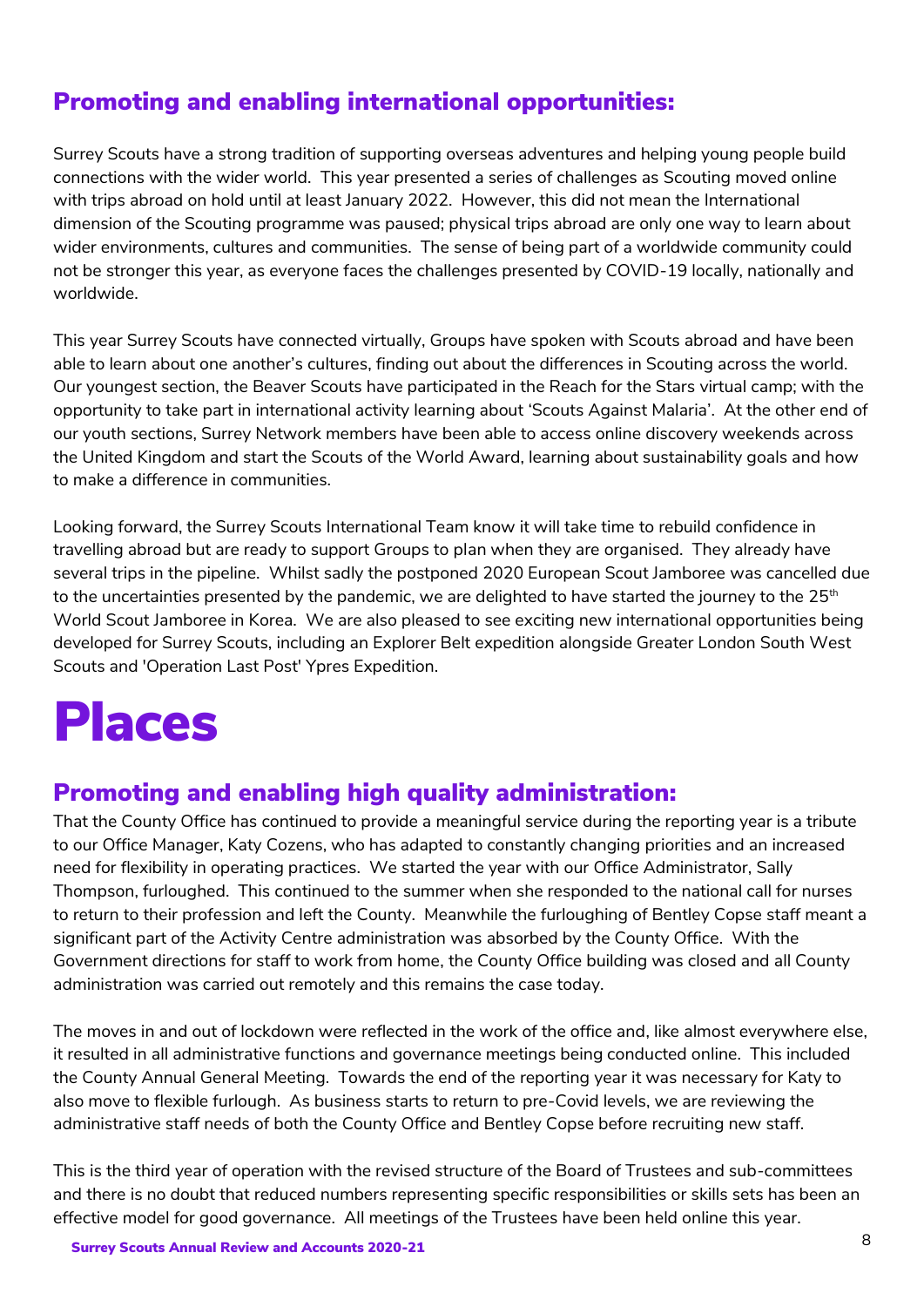Our County Treasurer has done exceptional work in reviewing financial processes and especially in the provision of accurate and up-to-date financial information and commentary to the Trustees. This greatly facilitated decision-making and is exampled by the grant in respect of membership fees to reduce the burden of the increase levied by Headquarters. The County remain keen to encourage the use of restricted and designated funds which are open to application from the County, but recognise the last reporting year has not created an environment for initiatives which would generate fresh applications.

The County have promoted the now mandatory requirement for Trustee members at all levels in Scouting to complete a wider range of training in addition to online Introductory Training for Trustees. The training has been supported by a national programme of Governance Support webinars. The County recognise that the number of Trustees recorded on Compass does not reflect the number who actually sit on Group and District Executive Committees that in turn does not allow an accurate measure of the Trustee training undertaken.

Although Covid forced the cancellation of a planned 'face to face' County Conference for Administrators in 2020, a very useful online conference for District Chairmen was held earlier this year. This provided the opportunity to share governance issues, promote youth representation and encourage completion of Trustee training at all levels.

## Developing Bentley Copse:

Like all campsites, 2020 has been a year like no other; with the impact of Covid our income was decimated. We took an early decision to save as much money as possible, turning off what we could and renegotiating our contracts. During the year we also took the difficult decision to make the Deputy Centre manager, Pepe Bernade Munoz, redundant. The Trustees thank him for all this hard work while at Bentley Copse.

We decided to continue with the maintenance of the site as this was the ideal time to carry out some of the larger projects. We extended the overflow car park, replaced building lighting with LED fittings and we have undertaken a significant amount of painting. We completed the work on fencing the remainder of the site ourselves, saving the site over eight thousand pounds but it did take over forty-five days, something we could have never done if the centre had remained open.

Looking forward, we have made the site Covid secure with the addition of signage and over twenty sanitiser stations round the site, updated our risk assessments and introduced a few new activities that are already popular.

2021 will also be a challenge but with the investments made in 2020 we are in a good position to maximise our income. The Trustees are grateful for the continued support of the Service Team whether by running activity sessions or general maintenance and we are always looking for new members. If you are interested in joining the team, please contact the Centre Manager.

We also thank Nick Cann, the Centre Manager, who had only just started when the Centre was forced to close. He is certainly not afraid to get his hands dirty as well as looking to maximise our income wherever possible.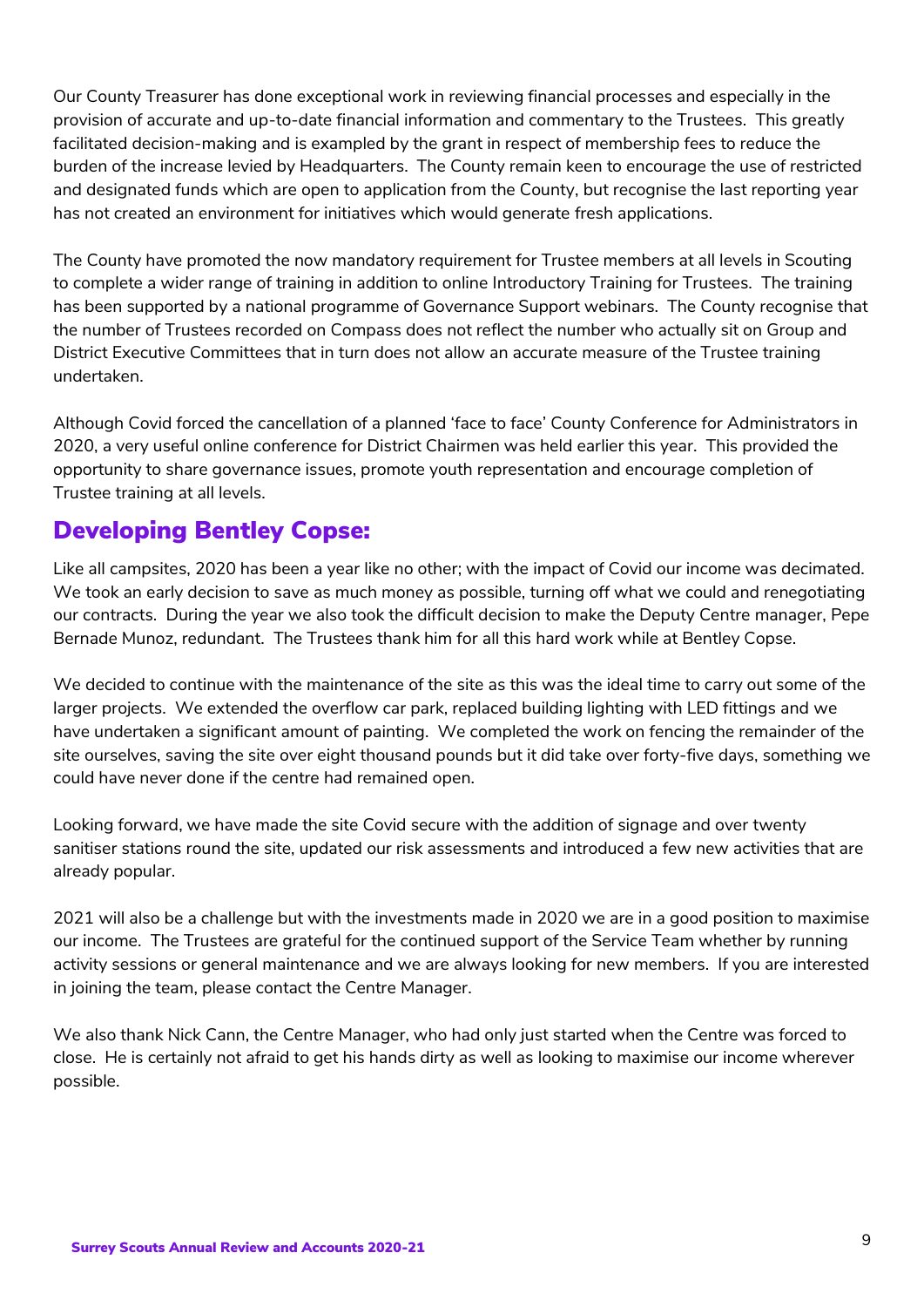# Perception

Surrey Scouts have continued to develop its online presence this year. The website has had some additions in its functionality that makes communications during larger events possible without relying on people to have access to social media accounts. This will be especially useful with sections that are too young to have such accounts. During Roar 2020, the media team filmed a campfire and live streamed another one whilst the photographic team sifted through over one thousand photographs for the public gallery. Plans for supporting the planned large events were put on hold but the team is preparing for the upcoming event launches.

Scouting works better when young people shape their experiences. That is something we have always known and we have been making progress in ensuring more young people are influencing Scouting across Surrey. Our County Youth Commissioner, Beth Jeffries, and her deputy, James Barber, led our youth shaped agenda for Surrey Scouts. We launched a new Youth Shaped Strategy for Surrey Scouts in the autumn of 2019 together with a role description/person specification published in March 2020 following consultation with our District Youth Commissioners.

A fun, enjoyable and high quality programme is significant to the success of Scouting. We have begun to focus on how we can best support this at a local level. We have been using the quality programmechecking tool to help Districts support their sections. We have also been supporting District sectional meetings and facilitating inter-District activities to share good programmes and promote opportunities.

We have continued our programme of large-scale events to enhance the local programme. Over three thousand Cub Scouts came together for a day packed with fun and adventure for our tri-annual SCRAM fun day at Hook Road Arena in June 2019. Planning continued for Scoutabout, our county Scout and Guide weekend get-together, which, due to the lockdown, we have had to postpone.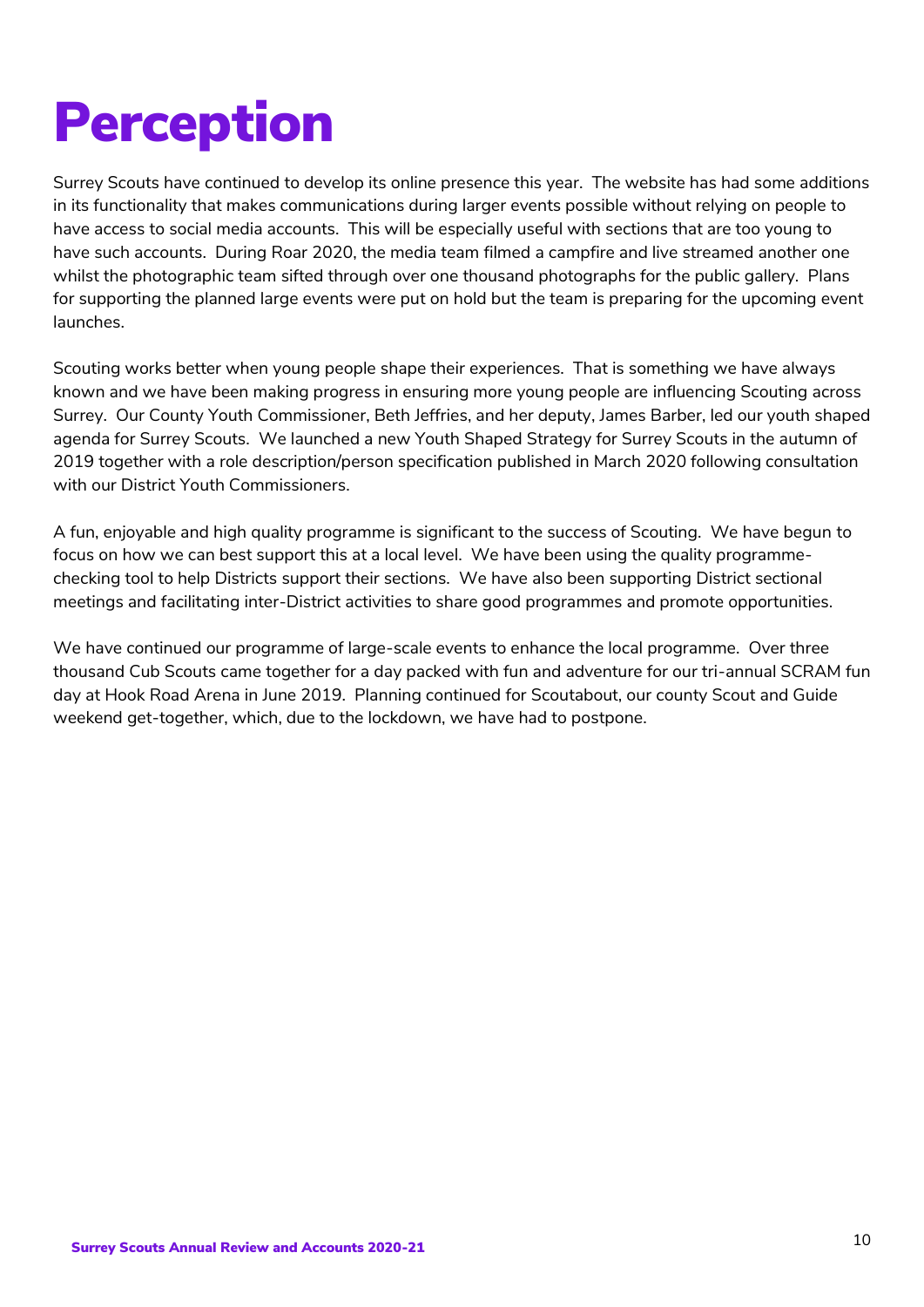# Responsibilities of the Board of **Trustees**

Charity law requires the Trustees to prepare financial statements for each year that give a true and fair view of the state of affairs of the Charity at the year-end, its incoming resources and resources spent during the year. In preparing these financial statements, the Trustees are required to:

- Select suitable accounting policies and then apply them consistently
- Make judgements and estimates that are reasonable and prudent
- State whether applicable accounting standards and statements of recommended practice have been followed subject to any departures disclosed and explained in the financial statements
- Prepare the financial statements on a going concern basis unless it is inappropriate to presume that the charity will continue in operation

The Board of Trustees is responsible for keeping proper accounting records, which disclose with reasonable accuracy at any time the financial position of the charity. This allows the Board to ensure that the financial statements comply with the Charities Act 2011. The Board is also responsible for safeguarding the assets of the charity and hence for taking reasonable steps for the prevention and detection of fraud and other irregularities.

## Trustee Selection and Training

The current Trustees (with the exception of the five County Officers who hold an ex-officio appointment to the Board) either are elected (five members) by the County Scout Council or nominated by the County Commissioner (one member - the Chair of the Bentley Copse Management Sub-Committee). The Annual General Meeting ratifies all appointments. Trustees often already have, from the appointments they hold as members of the County Scout Council, an understanding of both Scouting generally and of how the County is organised and run. On appointment, they receive a booklet containing the terms of reference of the County Executive and its Sub-Committees, together with details of how Surrey Scouts might be able to apply for grant aid towards the costs of training and other activities. A link to the online booklet (The Essential Trustee, what you need to know etc.) published by the Charities Commission that explains the legal duties and responsibilities of charity trustees is also provided. With effect from January 2016, all new Trustees are required to be a member of The Scout Association and undertake their training course for Trustees.

## Risk Policy

We undertake risk assessments for all major County activities in accordance with the recommendations and requirements of the Scout Association's published document entitled "Policy, Organisation and Rules". Our Bentley Copse staff carries out regular risk assessments of the County's activity centre and report their findings to the Management Sub-Committee. The County maintains a risk register used as a risk management tool to fulfil regulatory compliance and to act as a repository for all risks identified to the County Scout Council. It includes additional information about each risk, e.g. the nature of the risk, reference and owner and the appropriate mitigation measures. The principal financial risk is that the activity centre generates a significant deficit and the main operational risks focus on child abuse and injury to members.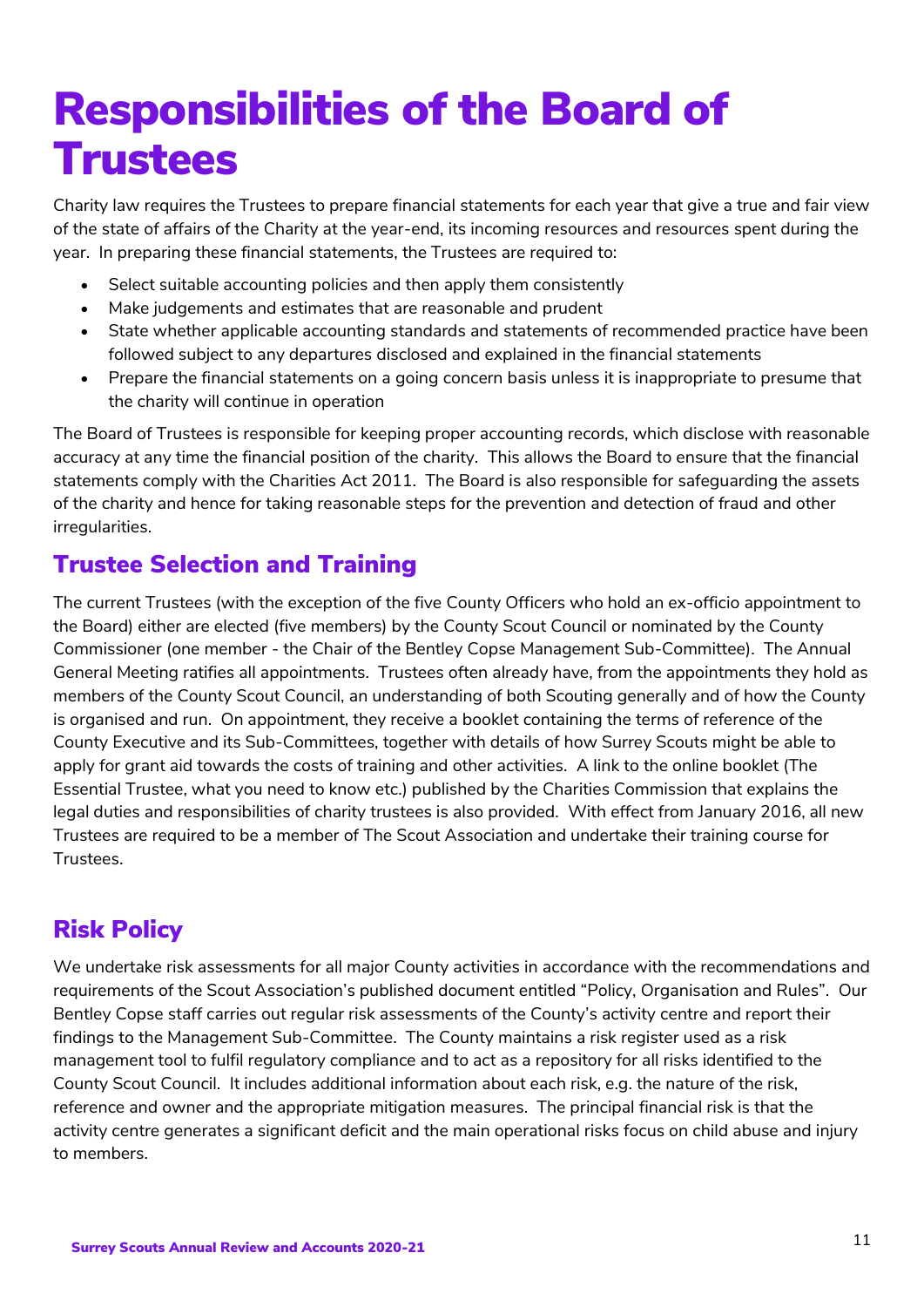## Need and Skill requirements

The Trustees entrust the training of adults in Scouting in accordance with the rules of The Scout Association, to the County Training Manager and her team under the guidance of the County Commissioner. The Trustees have the responsibility to train any paid staff.

The Trustees do not employ professional fundraisers.

## Covid-19

The Government introduced rules requiring the limiting and or cessation of certain activities and Surrey Scouts have complied with these rules. This meant that the Bentley Copse Activity Centre could no longer accommodate visitors, all face-to-face activities ceased and income from this source stopped. Many parties that had booked to attend the centre postponed their bookings while we reimbursed the deposit of those that cancelled outright. To cut its outgoings the Board furloughed two of the County's four staff. Mr Jose Bernebe Munoz (Pepe) was later made redundant. During the year we received Government grants as detailed in the accounts and this has helped mitigate some of the substantial financial shortfall in 2020/21. Wherever possible virtual Scouting has continued throughout the County while socially distancing volunteers continue with maintenance.

## Conclusion

The Board of Trustees wishes to extend sincere thanks to all the adults who give of their time, effort and expertise in order to enable young people in Surrey to enjoy Scouting at its very best.

They acknowledge the incredible debt Surrey Scouts owes to Richard Shortman, former County Commissioner and County Secretary who provided a very substantial financial legacy that we received in the previous year and with a further significant amount in the reporting year.

The Board would also like to acknowledge the substantial financial assistance given by a number of organisations and individuals, which enables Groups, Districts and the County to provide better and improved facilities for the benefit of the young people of Surrey.

For and on behalf of the Board of Trustees of Surrey County Scout Council

**James Burge Howard Park County Chairman County Secretary**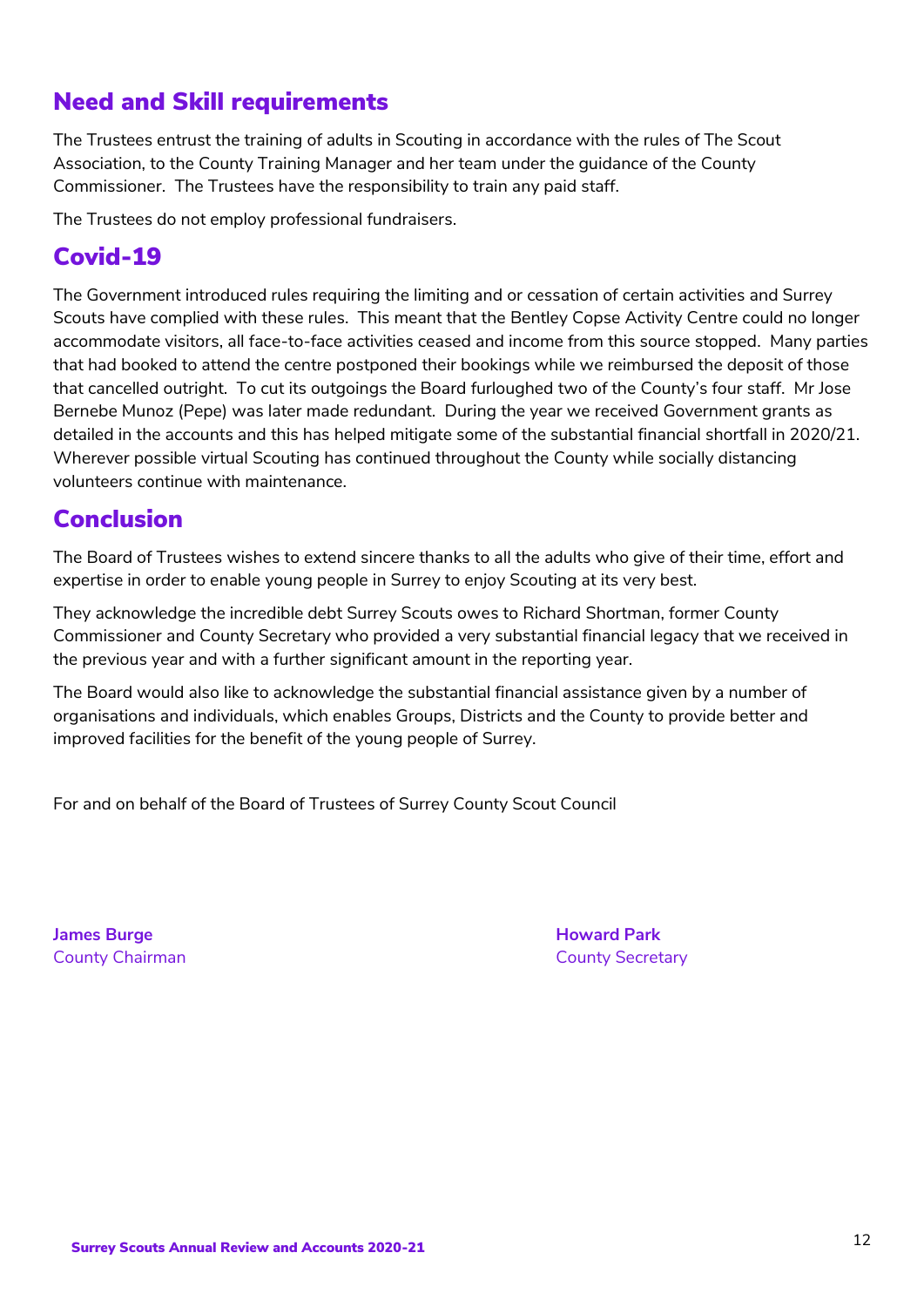# Surrey County Scout Council

#### **President**

Mr Michael More-Molyneux Lord Lieutenant of Surrey

#### **Vice Presidents**

Mr Gordon Bates, DL Dr Derek Pollard, OBE Sir Adrian White CBE DL Mr John Walshe DL (Deceased)

**Founder** Robert Baden-Powell OM

**Patron** Her Majesty the Queen

**Chief Scout** Lt Cdr (Hon) Bear Grylls OBE RN

#### **Bankers**

CAF Bank Ltd Barclays Bank plc Charities Official Investment Fund

**County Treasurer** Gary Ernest ACMA

#### **Independent Examiner**

Richard Hopes FCA Alliotts LLP Friary Court, 13-21 High Street, Guildford GU1 3DL

## Gary Ernest, Treasurer

**The Board of Trustees** James Burge, Chair

Beth Jeffries Martin Gerrard QPM DL, Vice Chair Julia Kielstra Caroline Ledger Ian MacQueen Howard Park, Secretary Joe Rogerson, County Commissioner Marcus Martin-Burns, Youth Commissioner Phil Curry, non-voting invitee

| <b>County Appointments Advisory Sub-</b> Nigel Bird |             |
|-----------------------------------------------------|-------------|
| <b>Committee</b> Philip Cur                         |             |
|                                                     | Carol Dav   |
|                                                     | Tricia Grif |
|                                                     | Janet Man   |
|                                                     | James Mc    |
|                                                     | Colin Ritcl |
|                                                     |             |

**Bentley Copse Management Sub-**

**Committee**

Currie Davies Griffin Manktelow, Chair McAlpine Ritchie

Richard Ayears James Barber James Burge Nick Cann Gary Ernest Callum Hawker Mike Keeble Ian MacQueen, Chair Joe Rogerson Neil Wibberley, Secretary Doug Wilson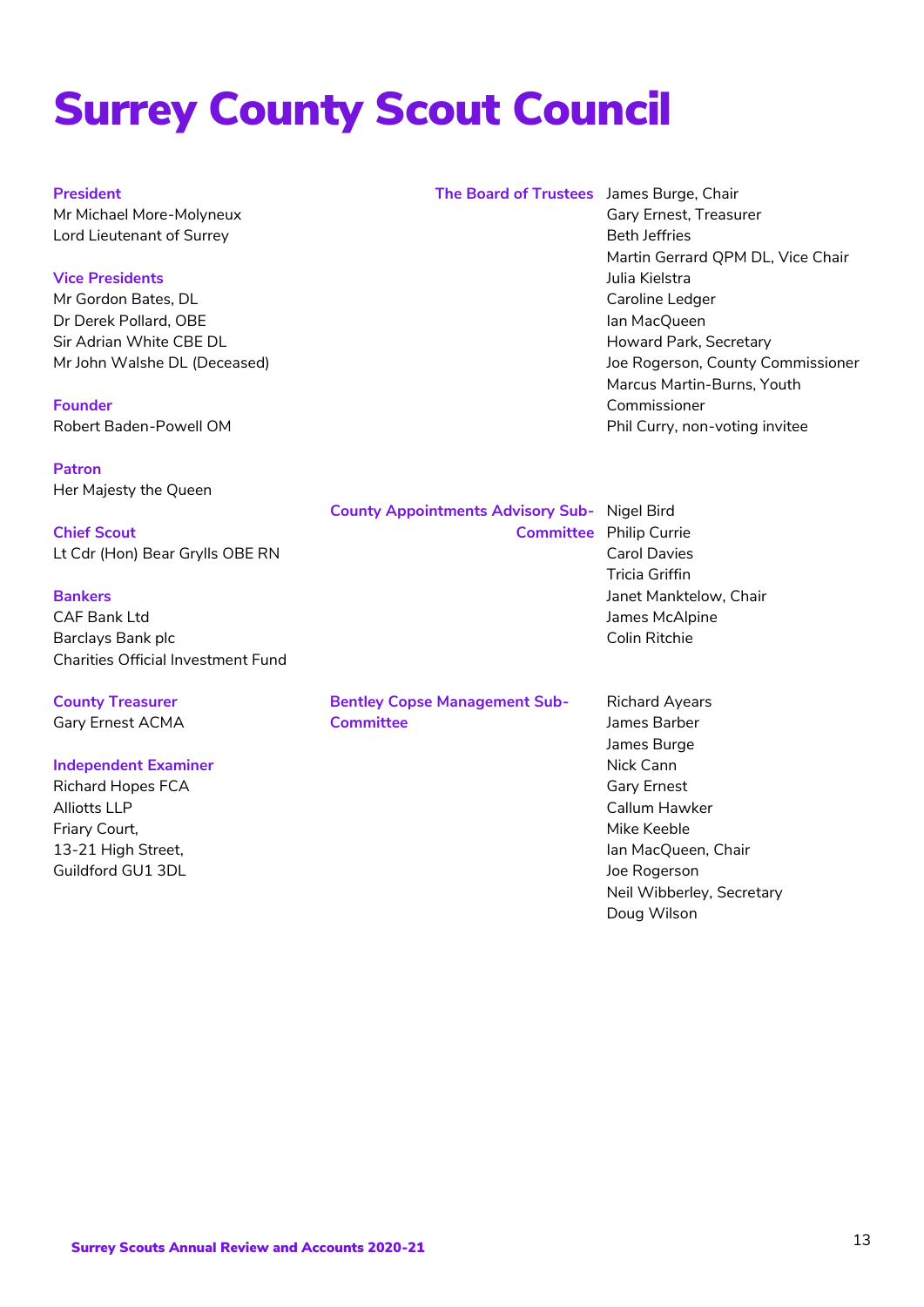# Financial Review 2020-21

The accounts for Surrey Scouts for the period 1 April 2020 to 31 March 2021 have been prepared in accordance with the Charities Statement of Recommended Practice applying incorporating Financial Reporting Standard 102, known as "Charities SORP (FRS 102)". The Financial Statements are shown on Pages 18 to 20, and the Independent Examiner's Report is shown on page 17.

The net operating income for 2020/21, before gains/losses on investments, is £148,073 (19/20: £110,003). These figures for both years were particularly influenced by the bequest from the estate of Richard Shortman, the former County Secretary, and in 2020/21 by support grants received from the UK Government due to the COVID pandemic.

Excluding donations and grants received and gains/losses on investments, net operating income was a loss of  $E(61,019)$  compared to a loss in the prior year of  $E(67,406)$  on a comparable basis. The primary driver was losses on Bentley Copse which was closed for most of 2020/21, offset by gains in the County Office, explained below.

## County-wide events, activities and administration (excluding Bentley Copse)

Income is derived primarily from membership fees received from Groups (net of the amount passed on to Scout HQ), donations and grants and income for County-led activities such as Beavers Go Wild, Scoutabout, the World Jamboree, etc. Expenditure relates to the same County-led activities, plus the salaries of County office staff and the cost of utilities, insurance, depreciation, the AGM and the independent examiner's fee.

Net membership fees received from Groups were £131,470 (19/20: £128,954). Donations received were £169,169 (19/20: £177,409), the majority of which comprised the munificent legacy of Richard Shortman. £6,372 was received from the Coronavirus Job Retention Scheme to cover furlough costs. Interest and dividends decreased to £1,969 (19/20: £3,801).

No county-wide events or activities took place in 2020/21 and all leader training was cancelled. Consequently 'County' income was much reduced to £8,546 (19/20 £373,758, which included the US/Canada World Jamboree). Expenditure was reduced as far as possible with the reduction of office staff from 2 to 1 working remotely, mothballing of the office and training centre and use of flexible furlough to further mitigate staff costs. County expenditure reduced to £66,696 from £513,902 in 19/20 (which included World Jamboree expenditure).

The net impact of the above, excluding donations/legacies and investment gains/losses, is a 'County' surplus of £95,252 (19/20: loss of £(4,796)).

## Designated Clubs

Designated Clubs such as Water Activities, Caving etc. registered a net surplus of £13,592 (19/20: £2,592). Both income and expenditure reduced, but some Clubs benefitted from receipt of Government COVID grants resulting in a higher surplus for the year.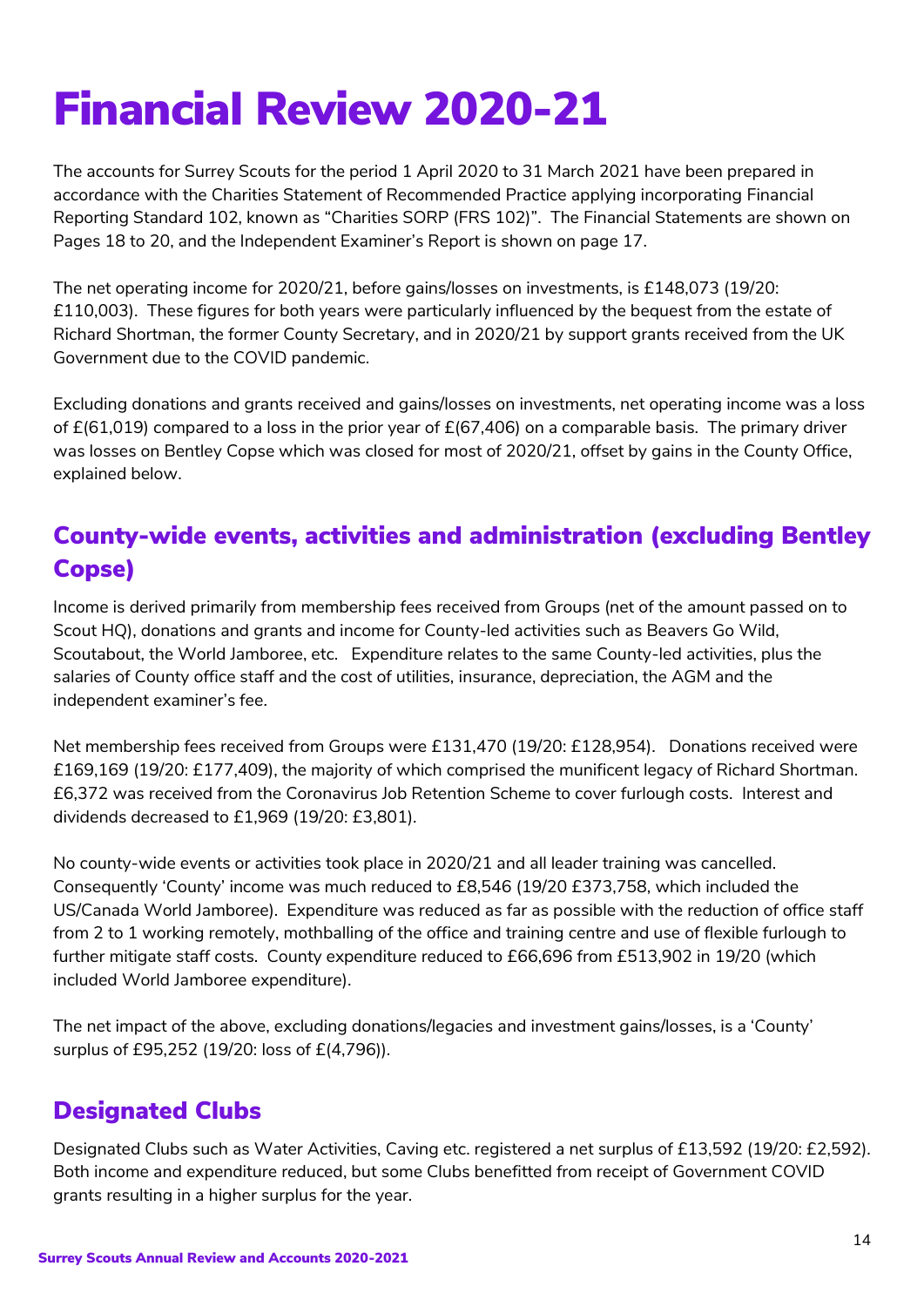## Bentley Copse Activity Centre

Bentley Copse income is derived from fees charged for hiring the site and buildings; charges for activities such as go-karting, shooting, zip-wire etc., and sales from the site shop.

Expenditure is substantially fixed, relating to staff employment costs, including those of a permanent Site Manager, the costs of short-term and temporary staff during the busy summer season; utilities and insurance; and depreciation.

Bentley Copse operations were severely impacted by COVID, with the gates to the campsite being closed for much of the year. Consequently, fee income reduced to just £13,744 (19/20: £241,667). Government grants received to help mitigate the impact of the lockdown were £40,554, plus £13,968 received from the Coronavirus Job Retention Scheme to cover furlough costs.

Operating costs were reduced as much as possible, with buildings being locked, heating turned off etc. The Deputy Site Manager was initially furloughed and later made redundant. Utility costs fell by 60% and payroll and associated overhead costs by a similar amount. However, the Trustees decided to continue with the site maintenance programme, taking advantage of a quiet site to undertake routine maintenance and upgrades. The cost of maintenance, renewals and minor repairs was 6% less than the prior year.

The net impact of the lockdown was that Bentley Copse made a loss of £116,348 (19/20: £62,610), despite the Government grant support. The Trustees have approved capital expenditure of approximately £77,000 to replace the two main septic tanks on site. This work is expected to take place later in 2021.

## Reserves

The Trustees have a policy of retaining sufficient reserves to cover a minimum of twelve months of 'normal' fixed expenditure such as utilities, insurance, depreciation and staff salaries in general reserves, which is approximately £300,000. This level remains appropriate.

Reserves held at 31 March 2021 are £1,351,804 (31 March 2020: £1,187,250) of which £1,027,145 (31 March 2020: £775,744) are unrestricted. The reserves in the past two years have been boosted by over £350,000 from the legacy of Richard Shortman mentioned above. It should be noted that at the date the accounts are prepared, £367,654 (19/20: £326,537) relates to funds received in advance, primarily for Scout HQ membership fees received from Districts and held temporarily on account for the following financial year.

The balance of both restricted and unrestricted funds is held by the Trustees to cover:

- Fixed costs during unanticipated events considered prudent given the unanticipated consequence of the COVID-19 pandemic
- Capital expenditure at Bentley Copse to maintain the site and to improve the offering to Scout Groups and other customers
- Deficits at future major County events and support for future World Jamborees
- To help fund projects at County, District or Group level and to develop activities, programmes, camp sites and the training of leaders for the benefit of the whole of Surrey Scouting.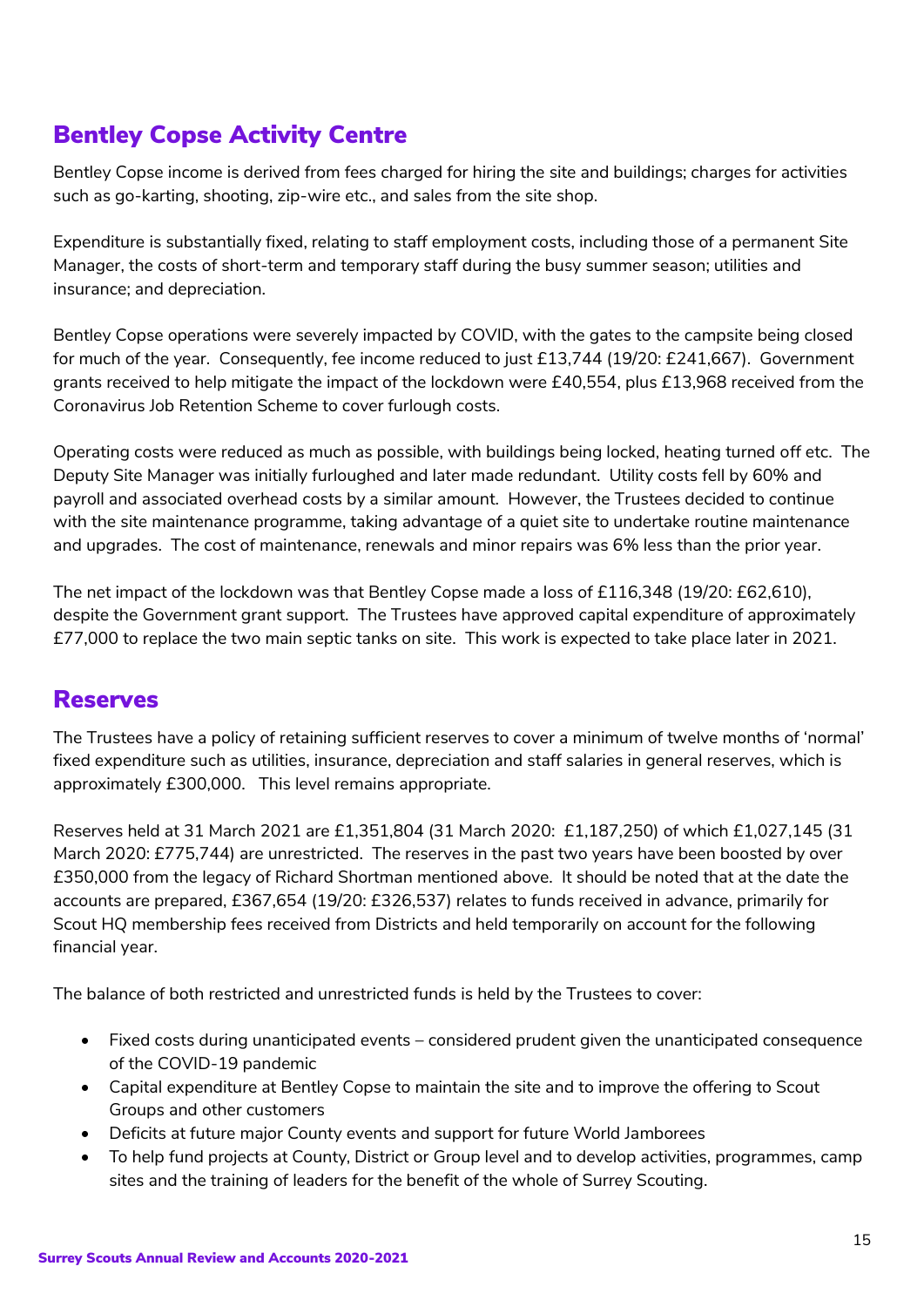Given the current level of reserves and the ability to reduce or limit expenditure quickly in an emergency, the Trustees consider Surrey Scouts to be a viable going concern.

## Looking forward to 2021/22

The County Trustees agreed to subsidise the County fees for 21/22 by £2.00 per member to help mitigate the effect on local Groups of the £7.50 per member hike in UK HQ fees. This subsidy, coupled with approximately 12% fewer young people registered for 21/22 across the County, will reduce fee income by over £42,000 in 21/22. However, county-wide activities are not planned to restart until summer 2022 (with the possible exception of Frost Camp in January 2022) and leader training will only gradually recommence: we therefore anticipate being able to keep costs in check so that 'County' will at least breakeven in 21/22.

Although some COVID restrictions have now been lifted, overnight stays at Bentley Copse are still not permitted for large groups, or at all for Scouts or Guides. We therefore anticipate only a gradual recovery of campsite fee income. Tight control will be maintained over expenditure, but it is expected that the site will make another significant loss in 2021/22.

A development plan for the Bentley Copse site, to incorporate major improvements and replacement of older buildings and activities, is in preparation and will result in a significant appeal for funds being launched later in 2021.

Gary Ernest County Treasurer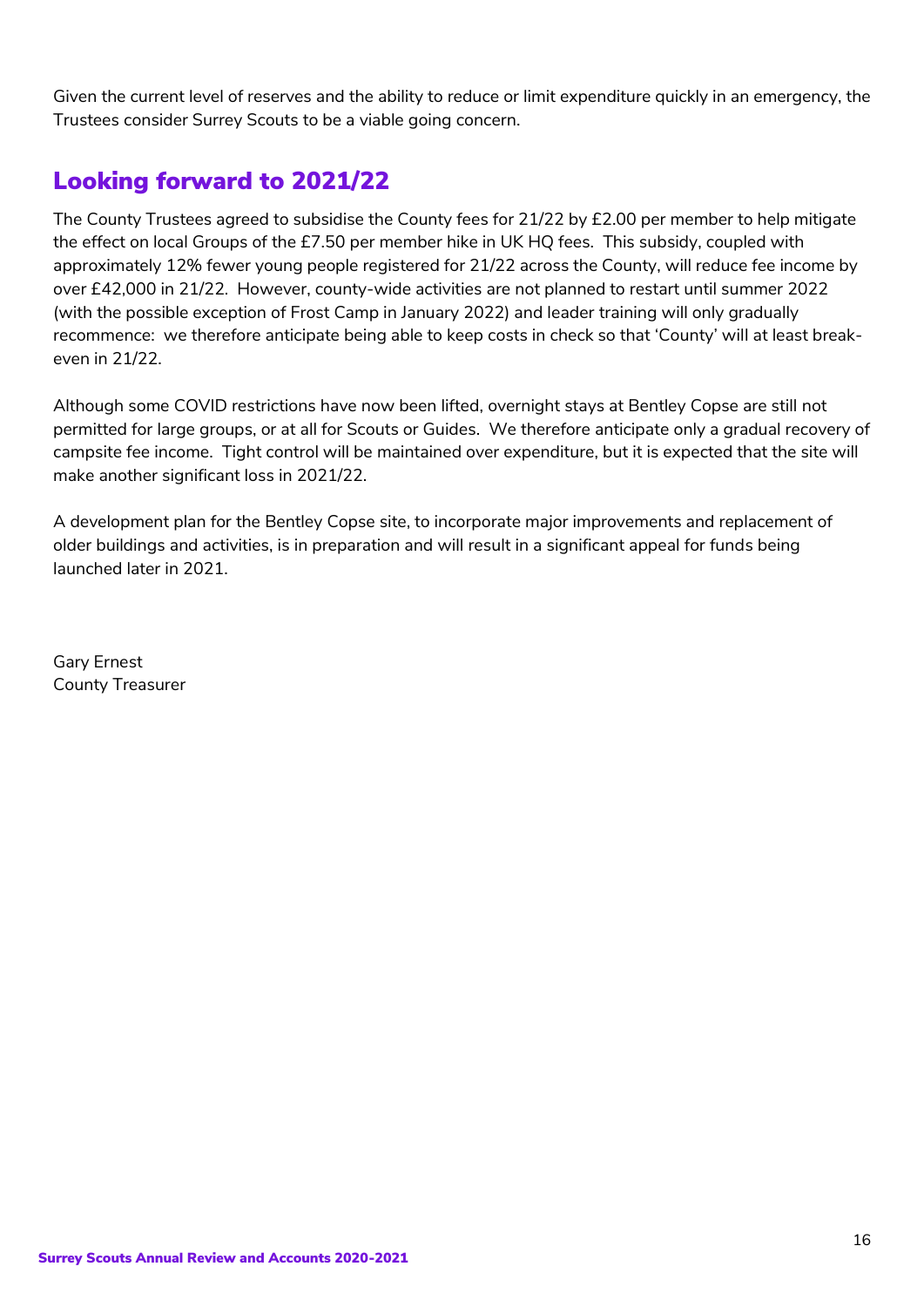# Independent examiner's report

#### **Independent examiner's report to the trustees of the Surrey County Scout Council**

I report on the accounts for the Surrey County Scout Council for the year ended 31 March 2021.

#### **Respective responsibilities of Trustees and examiner:**

The charity's Trustees are responsible for the preparation of the accounts. The charity's Trustees consider that an audit is not required for this year under section 144(2) of the Charities Act 2011 (the 2011 Act) and that an independent examination is needed. I am qualified to undertake the examination by being a qualified member of the ICAEW.

It is my responsibility to:

- Examine the accounts under section 145 of the 2011 Act
- To follow the procedures laid down in the general directions given by the Charity Commission under section 145(5)(b) of the 2011 Act
- And to state whether particular matters have come to my attention

#### **Basis of independent examiner's report:**

My examination was carried out in accordance with the general directions given by the Charity Commission. An examination includes a review of the accounting records kept by the charity and a comparison of the accounts presented with those records. It also includes consideration of any unusual items or disclosures in the accounts and seeking explanations from you as Trustees concerning any such matters. The procedures undertaken do not provide all the evidence that would be required in an audit and consequently no opinion given as to whether the accounts present a "true and fair view" and the report is limited to those matters set out in the statement below.

#### **Independent examiner's statement:**

I have completed my examination. I confirm that no matters have come to my attention in connection with the examination giving me cause to believe that in any material respect:

- That accounting records were not kept in accordance with Section 130 of the 2011 Act and
- The accounts do not accord with the accounting records or comply with the accounting requirements of the 2011 Act have not been met: or
- to which, in my opinion, attention should be drawn to enable a proper understanding of the accounts to be reached.

I have no concerns and have come across no other matters in connection with the examination to which attention should be drawn in this report to enable a proper understanding of the financial statements to be reached.

#### **Richard Hopes FCA**

July 2021 Alliotts LLP, Chartered Accountants and Registered Auditors Friary Court, 13-21 High Street, Guildford GU1 3DL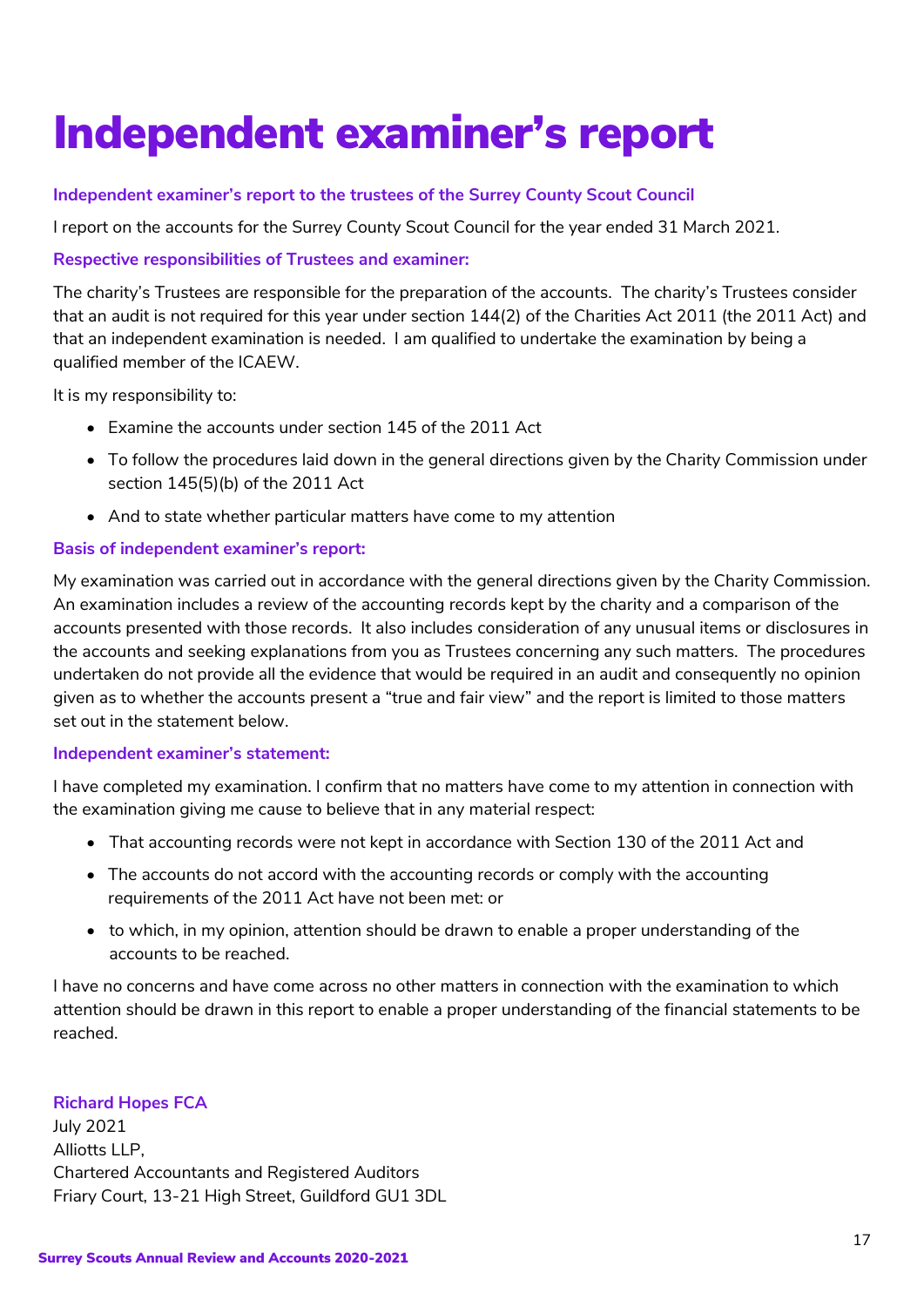## Balance Sheet

for the year ended 31 March 2021

|                                       | <b>Notes</b>   | 2021       | 2021       | 2020     | 2020       |
|---------------------------------------|----------------|------------|------------|----------|------------|
| <b>Fixed assets</b>                   |                |            |            |          |            |
| <b>Tangible assets</b>                | 5              |            | £630,577   |          | £670,582   |
| Investments                           | 6              |            | £85,640    |          | £69,158    |
|                                       |                |            | £716,216   |          | £739,740   |
| <b>Current Assets</b>                 |                |            |            |          |            |
| <b>Stocks</b>                         |                | £8,137     |            | £9,687   |            |
| Investment in clubs                   | 10             | £62,595    |            | £49,004  |            |
| Debtors                               | $\overline{7}$ | £37,057    |            | £55,602  |            |
| Bank and cash balances                |                | £903,115   |            | £672,563 |            |
|                                       |                | £1,010,903 |            | £786,856 |            |
| <b>Creditors: amounts falling</b>     |                |            |            |          |            |
| due within one year                   | 8              | £375,315   |            | £339,346 |            |
| Net current assets                    |                |            | £635,588   |          | £447,510   |
| Total assets less current liabilities |                |            | £1,351,804 |          | £1,187,250 |
| <b>Represented by</b>                 |                |            |            |          |            |
| Accumulated fund                      | 9              |            | £1,027,145 |          | £775,744   |
| Designated funds                      | 10             |            | £275,549   |          | £368,305   |
| Restricted funds                      | 11             |            | £49,111    |          | £43,200    |
|                                       |                |            | £1,351,804 |          | £1,187,250 |

The financial statements on pages 18 to 30 were approved by the Executive Committee on 20 July 2021 and signed on its behalf by:

James Burge Gary Ernest County Chairman County Treasurer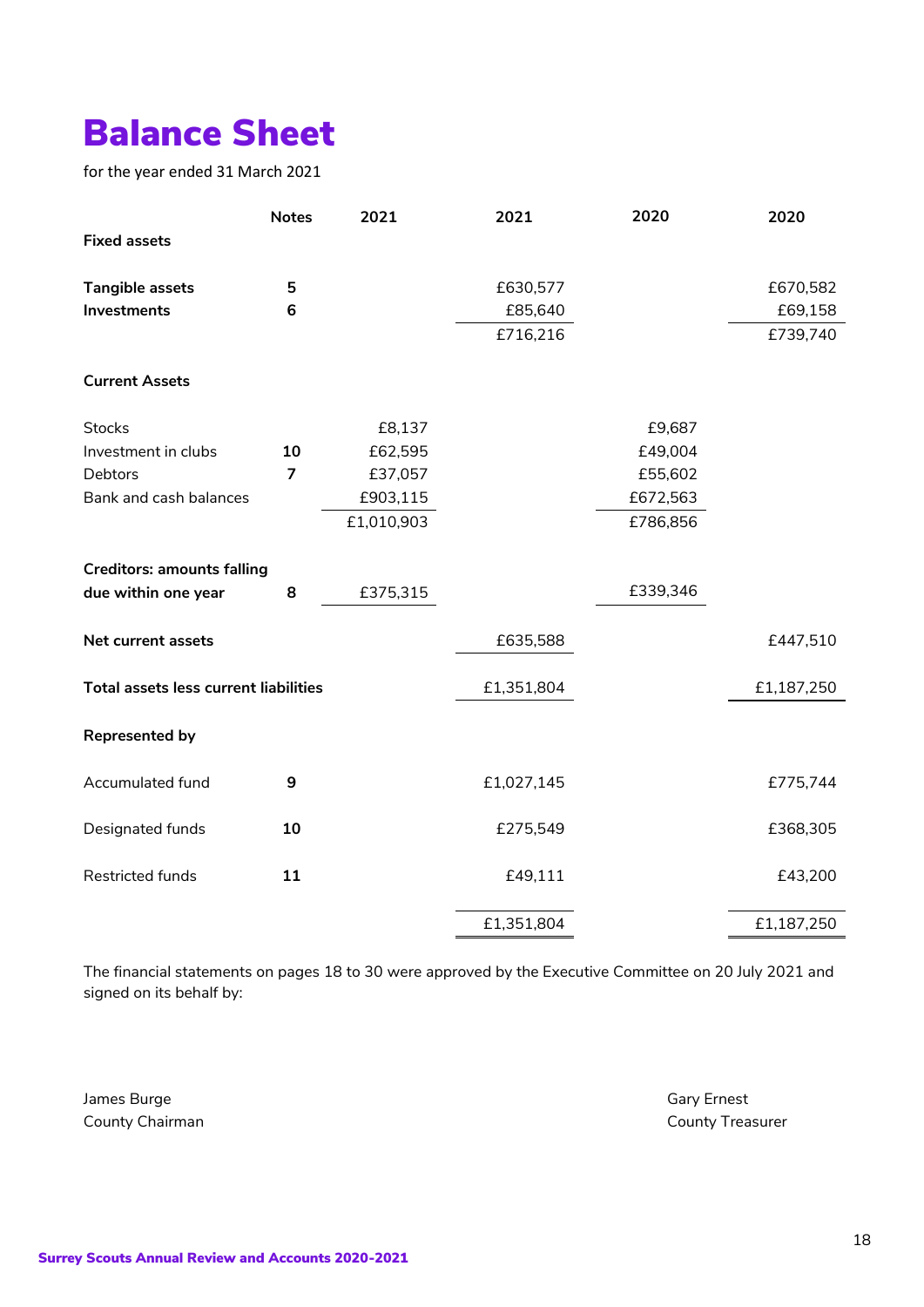## Accounting Convention

The accounts have been prepared under the historic cost convention and in accordance with standards set by the Commission, in particular "Accounting and Reporting by Charities: Statement of Recommended Practice. This is applicable to charities preparing their accounts in accordance with the Financial Reporting Standard applicable in the United Kingdom and Republic of Ireland (FRS 102)\*(as amended for accounting periods commencing from 1 January 2019). The charitable company is a Public Benefit Entity as defined by FRS 102.

The accounts are prepared in sterling, which is the functional currency of the Charity. Monetary amounts in these financial statements are rounded to the nearest pound, which may mean that some column totals do not add up arithmetically. For example,  $0.6 + 0.6 = 1.2$ , but when rounded, this will show as  $1 + 1 = 1$ ).

### Club accounts

A number of County activities are operated through specialist Active Support Units (previously known as Activity Clubs). The results of the Clubs have been included in the financial statements of the County and included in the balance sheet as a current asset.

## **Depreciation**

Assets costing less than £500 are written off in the year of purchase. Depreciation of fixed assets is made on a straight-line basis at rates calculated to write off the cost of each asset over its expected useful life. These rates are generally between 20% and 50% per annum for equipment and between 2% and 10% for buildings and equivalent structures.

## Grants receivable

Grants are recognised at the fair value of the asset received or receivable when there is reasonable assurance that the grant conditions have been met and the grants will be received. During the year the charity received grants from the Retail, Hospitality and Leisure Grant Fund, which are shown under "Donations and grants". The charity also participated in the Coronavirus Job Retention Scheme: furlough receipts are shown as "Other Income".

Grants receivable for capital projects are initially credited to a restricted fund. The restricted fund is transferred to the accumulated fund when the project is completed.

## **Stock**

Stock is valued on a first in, first out basis at the lower of cost and net realisable value.

### Investments

Investments are stated at market valuation. Any gain or loss on revaluation is credited or debited in the Statement of Financial Activities against the relevant fund. Income from investments is accounted for when received.

## Fund accounting

Restricted funds are subjected to restrictions on their expenditure imposed by the donor or through the terms of an appeal. Expenditure, which meets these restrictions, is identified to the Fund.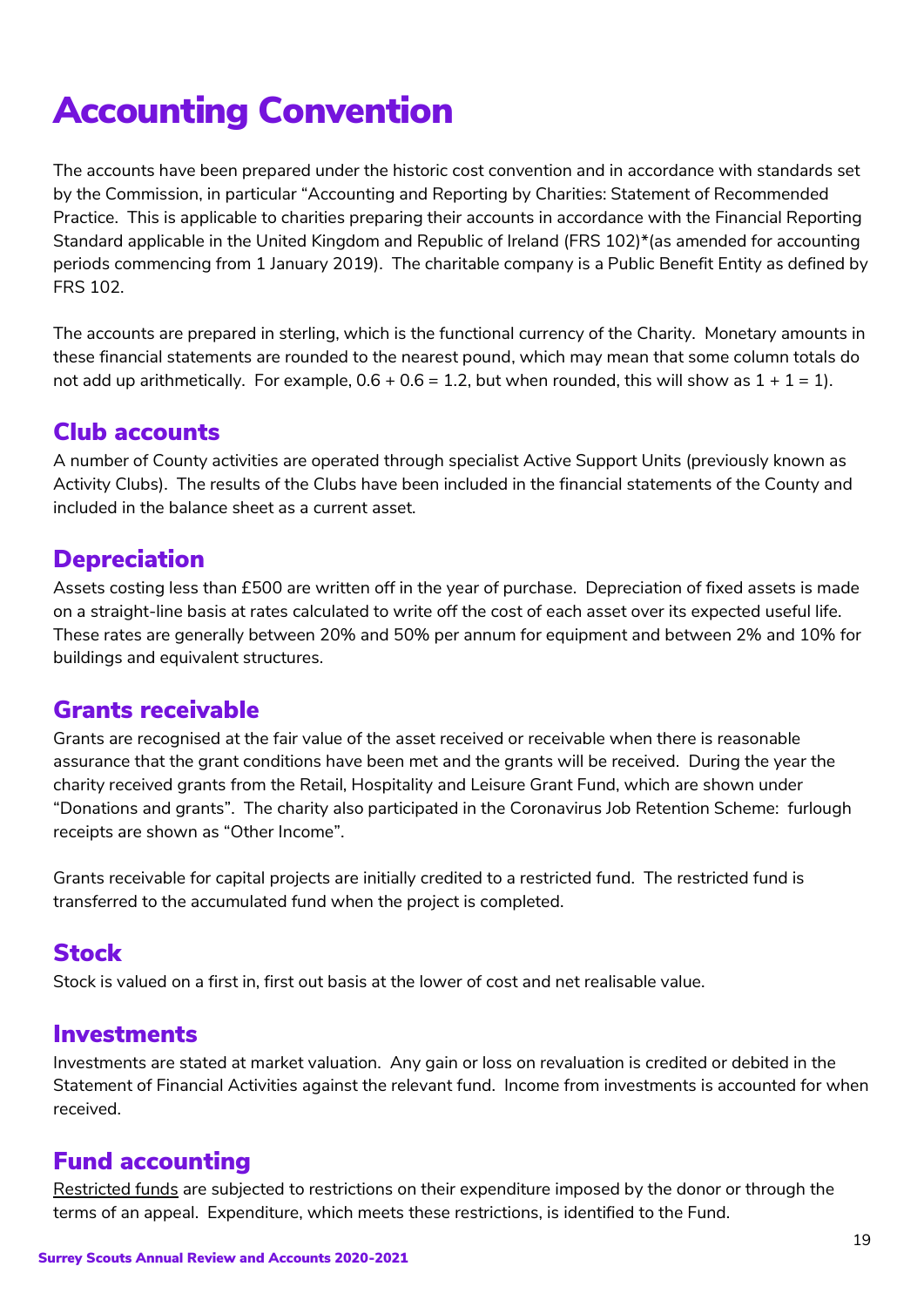Unrestricted funds are donations and other incoming resources receivable, or generated, for the objects of the charitable company without further specified purpose and available as unrestricted funds.

### Going concern

These accounts have been prepared under the going concern basis. There are no material uncertainties regarding going concern.

## Financial instruments

Basic financial assets, which include debtors and cash and bank balances, are initially measured at transaction price including transaction costs and are subsequently carried at amortised cost using the effective interest method.

## Trade creditors

Trade creditors are obligations to pay for goods or services that have been acquired in the ordinary course of operations from suppliers. Amounts payable are classified as current liabilities if payment is due within one year or less.

## Incoming resources

Income is recognised in the statement of financial activities when the company is legally entitled to it after any performance conditions have been met, the amount can be measured reliably, and it is probable that income will be received.

## Resources expended

All expenditure is accounted for on an accruals basis and has been classified under headings that aggregate all costs related to the category. Where we cannot directly attribute costs to particular headings, they have been allocated to activities on a basis consistent with use of resources. Irrecoverable VAT is included in costs.

Support costs are those costs incurred when providing services to other parts of the organisation and include establishment and administration. Governance costs are those costs incurred in order to comply with constitutional, statutory and taxation requirements.

## Critical accounting estimates and judgements

In the application of the charity's accounting policies, the Trustees are required to make judgements, estimates and assumptions about the carrying amount of assets and liabilities that are not readily apparent from other sources. The estimates and associated assumptions are based on historical experience and other factors that are considered relevant. Actual results may differ from these estimates.

The estimates and underlying assumption are reviewed on an ongoing basis. Revisions to accounting estimates are recognised in the period in which the estimate is revised where the revision affects only that period or in the period of the revision and future periods where the revision affects both current and future periods.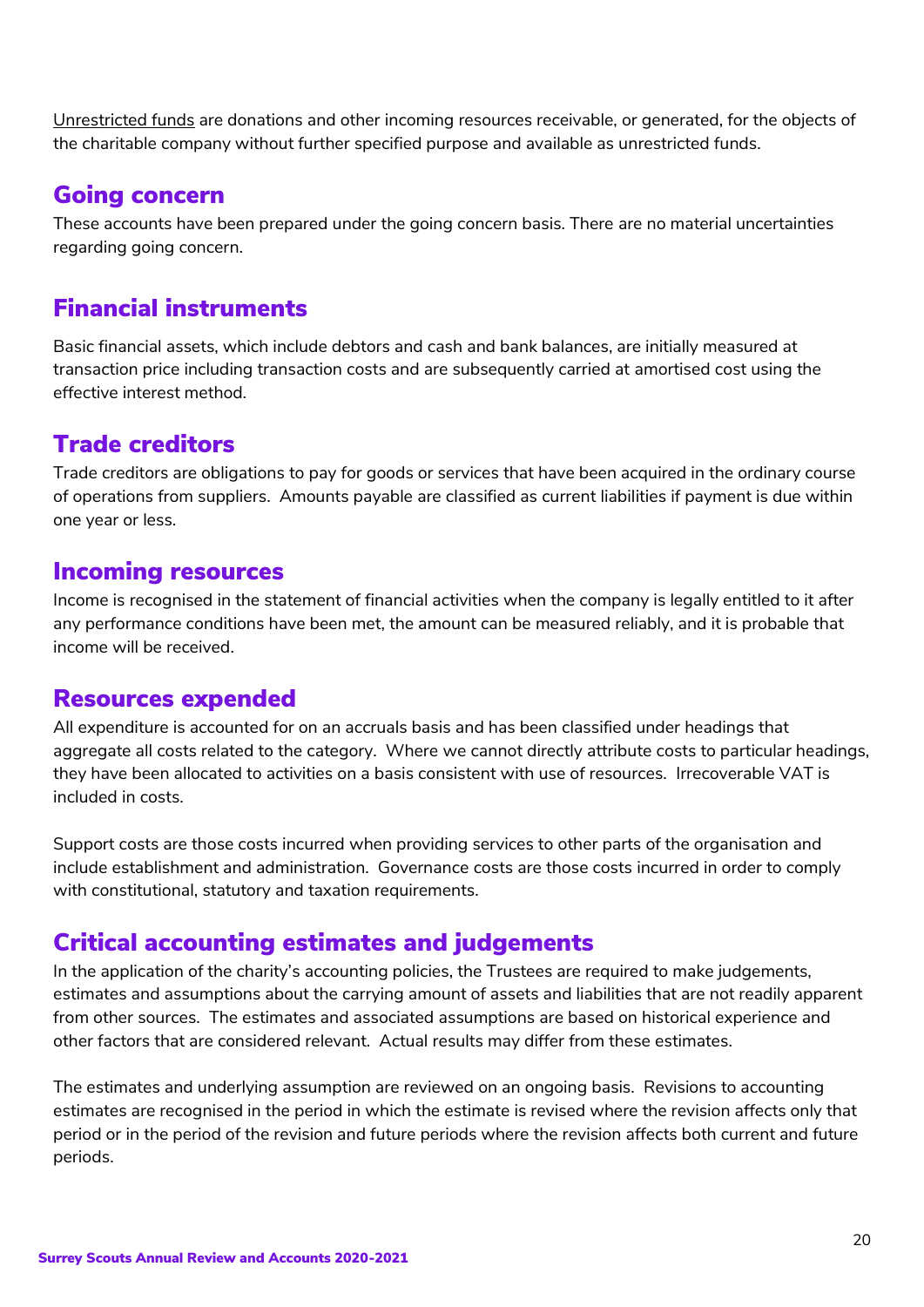## **Statement of Financial Activities (current year)**

#### Income

| Note 2                                                   |      |               |                              | 2021                     |                          |                              |
|----------------------------------------------------------|------|---------------|------------------------------|--------------------------|--------------------------|------------------------------|
|                                                          | Note | General Funds | Designated<br>Bentley        | Designated<br>Other      | Restricted<br>Funds      | Total                        |
| <b>Membership Subscriptions</b>                          |      |               |                              |                          |                          |                              |
| Subscriptions receivable                                 |      | £536,541      |                              |                          |                          | £536,541                     |
| Less payable to headquarters                             |      | E(405,071)    |                              |                          |                          | E(405,071)                   |
|                                                          |      | £131,470      |                              | $\overline{\phantom{a}}$ |                          | £131,470                     |
| Donations and grants                                     |      | £169,669      | £40,554                      |                          |                          | £210,222                     |
| <b>Other Income</b>                                      |      | £6,372        | £13,968                      |                          |                          | £20,340                      |
| Total subscriptions, donations grant<br>and other income |      | £307,510      | £54,522                      |                          |                          | £362,032                     |
| <b>Investments</b>                                       |      |               |                              |                          |                          |                              |
| Interest and dividends                                   |      | £853          |                              |                          | £1,116                   | £1,969                       |
| <b>Charitable activities</b>                             |      |               |                              |                          |                          |                              |
| Sections                                                 |      | £81           |                              |                          |                          | £81                          |
| Beavers go Wild                                          |      |               |                              |                          |                          |                              |
| Scoutabout                                               |      |               |                              |                          |                          |                              |
| <b>KIX</b>                                               |      |               |                              |                          |                          |                              |
| Bazzaz                                                   |      |               |                              |                          |                          |                              |
| $D$ of $E$                                               |      | £4,576        |                              |                          |                          | £4,576                       |
| FrightEx                                                 |      |               |                              |                          |                          |                              |
| Roverway                                                 |      |               |                              |                          |                          |                              |
| Other activities                                         |      | £3,379        |                              |                          |                          | £3,379                       |
| <b>Adult Training</b>                                    |      |               |                              |                          |                          |                              |
| Clubs                                                    |      |               |                              | £33,646                  |                          | £33,646                      |
| Badge sales etc.                                         |      | £10           |                              |                          |                          | £10                          |
|                                                          |      | £8,046        | $\qquad \qquad \blacksquare$ | £33,646                  | $\overline{\phantom{a}}$ | £41,692                      |
|                                                          |      |               |                              |                          |                          |                              |
| Other trading income<br>Camp site fees                   |      |               | £13,037                      |                          |                          | £13,037                      |
| Camp site shop sales                                     |      |               | £730                         |                          |                          | £730                         |
| Other income                                             |      |               |                              |                          | $\overline{\phantom{a}}$ | $\qquad \qquad \blacksquare$ |
|                                                          |      |               | £13766                       |                          |                          | £13766                       |
| <b>Total income</b>                                      |      | £316,409      | £68,288                      | £33,646                  | £1,116                   | £419,460                     |
| Expenditure on charitable activities                     | 3    | £66,696       | £184,636                     | £20,055                  |                          | £271,387                     |
|                                                          |      |               |                              |                          |                          |                              |
| Net operating income for the year                        |      | £249,713      | £(116,348)                   | £13,592                  | £1,116                   | £148,073                     |
| Net gains/losses on investments                          |      | £11,688       |                              |                          | £4,794                   | £16482                       |
| Movement between funds                                   |      | E(10,000)     |                              | £10,000                  |                          |                              |
| Net movements in funds                                   |      | £251,401      | £(116,348)                   | £23,592                  | £5,910                   | £164,554                     |
| Total funds brought forward                              |      | £775,744      | £273,263                     | £95,042                  | £43,200                  | £1,187,250                   |
| <b>Total funds carried forward</b>                       | 12   | £1,027,145    | £156,915                     | £118,634                 | £49,111                  | £1,351,804                   |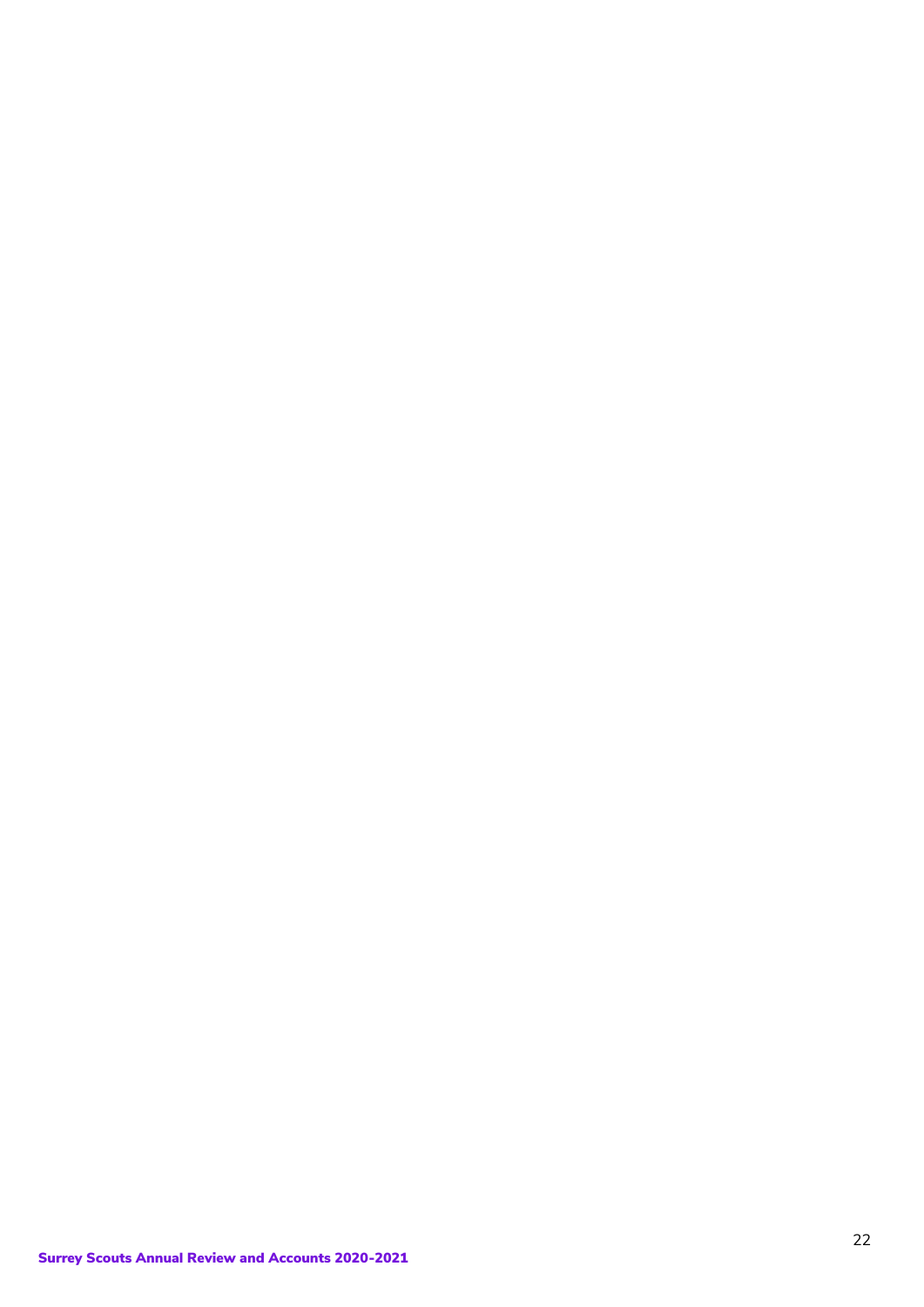## **Statement of Financial Activities (prior year)**

#### Income

| Note 2                               |      |                      |                          | 2020                |                          |            |
|--------------------------------------|------|----------------------|--------------------------|---------------------|--------------------------|------------|
|                                      | Note | <b>General Funds</b> | Designated<br>Bentley    | Designated<br>Other | Restricted<br>Funds      | Total      |
| <b>Membership Subscriptions</b>      |      |                      |                          |                     |                          |            |
| Subscriptions receivable             |      | £512,276             |                          |                     |                          | £512,276   |
| Less payable to Headquarters         |      | £(383,323)           |                          |                     |                          | £(383,323) |
|                                      |      | £128,954             |                          |                     |                          | £128,954   |
| Donations and grants                 |      | £177,409             | $\overline{a}$           |                     |                          | £177,409   |
| Total subscriptions & donations      |      | £306,363             |                          |                     |                          | £306,363   |
| <b>Investments</b>                   |      |                      |                          |                     |                          |            |
| Interest and Dividends               |      | £2,356               |                          |                     | £1,445                   | £3,801     |
| <b>Charitable activities</b>         |      |                      |                          |                     |                          |            |
| Sections                             |      | £1,888               |                          |                     |                          | £1,888     |
| Beavers-go-wild                      |      | £10,055              |                          |                     |                          | £10,055    |
| Jamboree                             |      | £325,821             |                          |                     |                          | £325,821   |
| <b>SCRAM</b>                         |      | £42,152              |                          |                     |                          | £42,152    |
| <b>KIX</b>                           |      |                      |                          |                     |                          |            |
| Bazzaz                               |      |                      |                          |                     |                          |            |
| D of E                               |      | £9,774               |                          |                     |                          | £9,774     |
| FrightEx                             |      | £2,279               |                          |                     |                          | £2,279     |
| Roverway                             |      |                      |                          |                     |                          |            |
| Other activities                     |      | E(20, 811)           | £45,768                  |                     |                          | £24,958    |
| <b>Adult Training</b>                |      | £2,449               |                          |                     |                          | £2,449     |
| Clubs                                |      |                      |                          | £41,417             |                          | £41,417    |
| Cost of badge sales                  |      | £150                 |                          |                     |                          | £150       |
|                                      |      | £373,758             | £45,768                  | £41,417             |                          | £460,943   |
| <b>Other Trading Income</b>          |      |                      |                          |                     |                          |            |
| Campsite fees                        |      |                      | £181,371                 |                     |                          | £181,371   |
| Campsite shop sales                  |      |                      | £13,527                  |                     |                          | £13,527    |
| Other income                         |      |                      | £1,000                   |                     |                          | £1,000     |
|                                      |      | $\overline{a}$       | £195,898                 | $\overline{a}$      |                          | £195,898   |
| <b>Total Income</b>                  |      | £682,477             | £241,667                 | £41,417             | £1,445                   | £967,006   |
| Expenditure on charitable activities | 3    | £513,902             | £304,277                 | £38,825             | $\blacksquare$           | £857,003   |
| Net operating income for the year    |      | £168,575             | E(62,610)                | £2,592              | £1,445                   | £110,003   |
| Net gains/(losses) on investments    |      | E(2,852)             |                          |                     | £(5,946)                 | £(8,798)   |
| Movement between funds               |      | £23,027              | $\overline{\phantom{a}}$ | £(23,027)           | $\overline{\phantom{m}}$ |            |
| Net movement in funds                |      | £188,750             | E(62,610)                | E(20, 435)          | £(4,501)                 | £101,205   |
| Total funds brought forward          |      | £586,994             | £335,873                 | £115,477            | £47,701                  | £1,086,045 |
| <b>Total funds carried forward</b>   | 12   |                      |                          |                     |                          |            |
|                                      |      | £775,744             | £273,263                 | £95,042             | £43,200                  | £1,187,250 |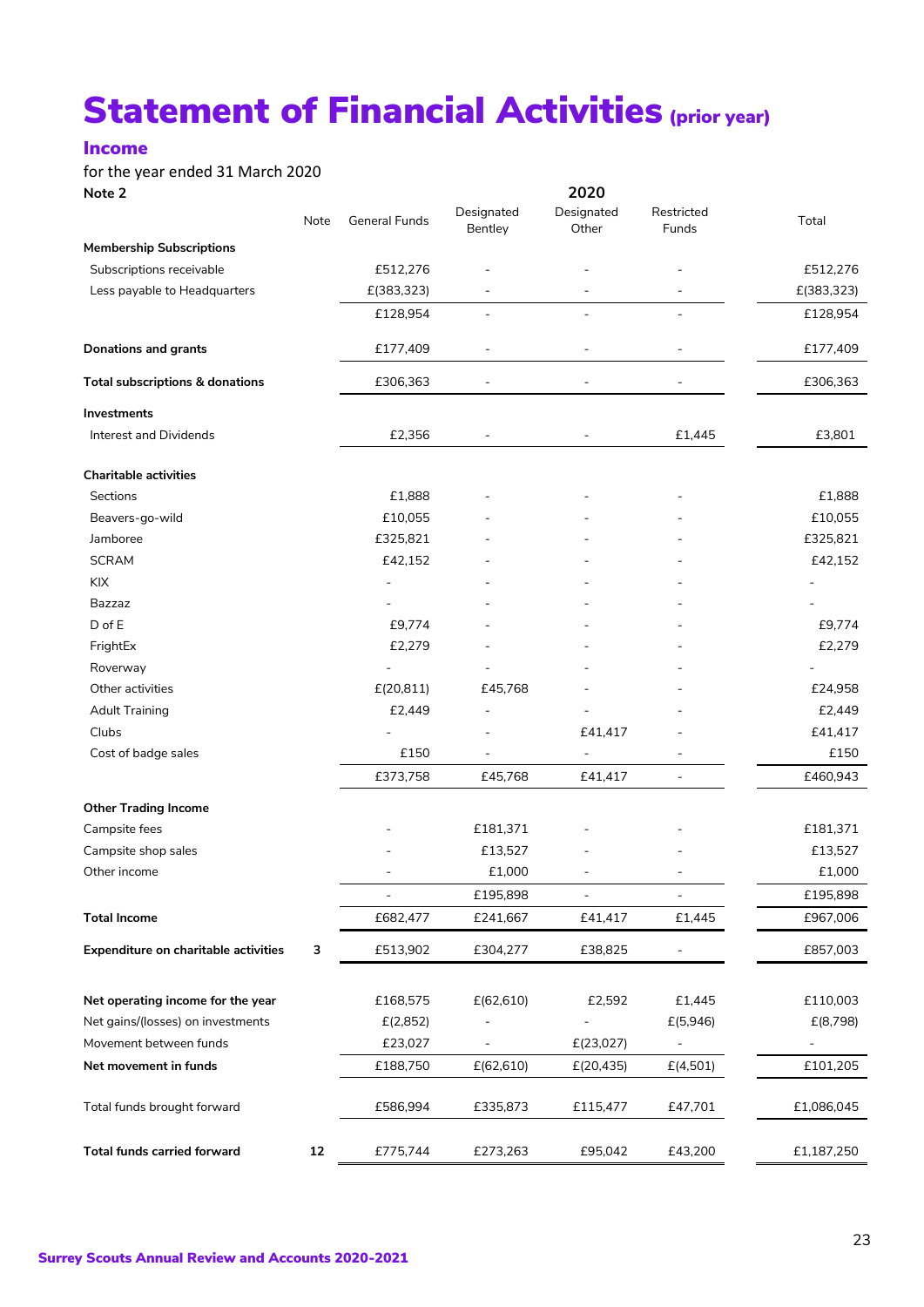# **Statement of Financial Activities (current year)**

#### Resources expended

| Note 3                            |      |                      |                          | 2021                     |                          |                          |
|-----------------------------------|------|----------------------|--------------------------|--------------------------|--------------------------|--------------------------|
|                                   | Note | <b>General Funds</b> | Designated<br>Bentley    | Designated<br>Other      | Restricted<br>Funds      | Total                    |
| <b>Premises</b>                   |      |                      |                          |                          |                          |                          |
| Utilities                         |      | £838                 | £19,437                  |                          |                          | £20,275                  |
| Insurance                         |      | £656                 | £13,752                  |                          |                          | £14,408                  |
| Repairs, renewals/minor equipment |      | £1,005               | £42,226                  | $\overline{\phantom{a}}$ | $\overline{\phantom{a}}$ | £43,231                  |
|                                   |      | £2,499               | £75,415                  | $\overline{\phantom{a}}$ | $\overline{\phantom{a}}$ | £77,914                  |
| Donations and grants              |      |                      |                          | $\overline{a}$           | $\overline{a}$           | $\overline{\phantom{a}}$ |
| <b>Activities</b>                 |      |                      |                          |                          |                          |                          |
| Sections                          |      | £3,250               |                          |                          |                          | £3,250                   |
| Beavers go Wild                   |      | £108                 |                          |                          |                          | £108                     |
| Jamboree                          |      |                      |                          |                          |                          |                          |
| <b>SCRAM</b>                      |      |                      |                          |                          |                          |                          |
| <b>KIX</b>                        |      |                      |                          |                          |                          |                          |
| Bazzaz                            |      |                      |                          |                          |                          |                          |
| D of E                            |      | £3,869               |                          |                          |                          | £3,869                   |
| FrightEx                          |      |                      |                          |                          |                          |                          |
| Roverway                          |      |                      |                          |                          |                          |                          |
| Other activities                  |      | £10,349              | £2,373                   |                          |                          | £12,722                  |
| <b>Adult Training</b>             |      | £1,333               |                          |                          |                          | £1,333                   |
| Clubs                             |      |                      |                          | £20,055                  |                          | £20,055                  |
| Cost of badge sales               |      |                      |                          |                          |                          |                          |
|                                   |      | £18,909              | £2,373                   | £20,055                  | $\overline{\phantom{a}}$ | £41,336                  |
| Site expenditure                  |      |                      |                          |                          |                          |                          |
| Staff costs                       |      |                      | £39,903                  |                          |                          | £39,903                  |
| Campsite administration           |      |                      |                          |                          |                          |                          |
| Cost of camp site shop sales      |      |                      | £1,551                   |                          |                          | £1,551                   |
| Other                             |      |                      | £10,626                  |                          | $\overline{\phantom{0}}$ | £10,626                  |
|                                   |      | $\frac{1}{2}$        | £52,079                  | $\overline{\phantom{a}}$ | $\overline{\phantom{a}}$ | £52,079                  |
| <b>Support Costs</b>              |      |                      |                          |                          |                          |                          |
| Staff costs - administration      |      | £34,209              |                          |                          |                          | £34,209                  |
| County office- administration     |      | £5,885               |                          |                          |                          | £5,885                   |
| County Development Officer        |      |                      |                          |                          |                          |                          |
| Communication                     |      |                      |                          |                          |                          |                          |
|                                   |      | £40,094              | $\overline{\phantom{a}}$ | $\overline{\phantom{0}}$ | $\overline{\phantom{a}}$ | £40,094                  |
| Governance                        |      |                      |                          |                          |                          |                          |
| Examiner's fee                    | 14   | £2,290               |                          |                          |                          | £2,290                   |
| AGM and other costs               |      |                      |                          |                          |                          |                          |
|                                   |      | £2,290               |                          |                          |                          | £2,290                   |
| Depreciation                      |      |                      |                          |                          |                          |                          |
| <b>Buildings</b>                  |      | £1,841               | £42,284                  |                          |                          | £44,125                  |
| Equipment & Vehicles              |      | £1,064               | £12,484                  |                          |                          | £13,548                  |
|                                   |      | £2,905               | £54,768                  | $\overline{\phantom{a}}$ | $\overline{\phantom{0}}$ | £57,673                  |
| Total resources expended          |      | £66,696              | £184,636                 | £20,055                  |                          | £271,387                 |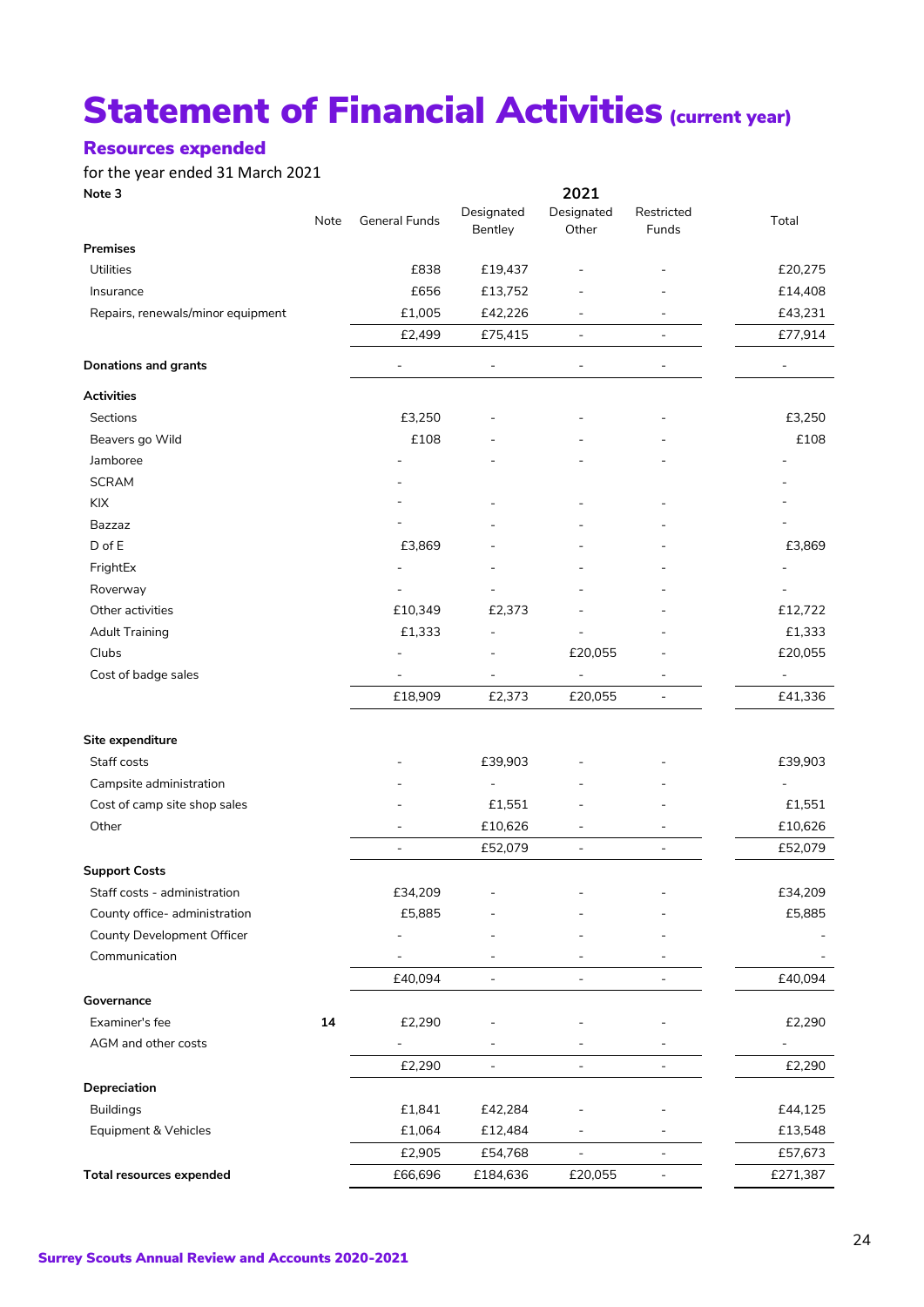## **Statement of Financial Activities (prior year)**

#### Resources expended

| Note 3                            |      |                      |                              | 2020                     |                              |          |
|-----------------------------------|------|----------------------|------------------------------|--------------------------|------------------------------|----------|
|                                   | Note | <b>General Funds</b> | Designated<br>Bentley        | Designated<br>Other      | Restricted<br>Funds          | Total    |
| <b>Premises</b>                   |      |                      |                              |                          |                              |          |
| Utilities                         |      | £3,591               | £48,793                      |                          |                              | £52,384  |
| Insurance                         |      | £780                 | £12,512                      |                          |                              | £13,292  |
| Repairs, renewals/minor equipment |      | £592                 | £44,976                      | -                        | $\overline{a}$               | £45,569  |
|                                   |      | £4,963               | £106,281                     | $\overline{\phantom{a}}$ | $\overline{a}$               | £111,245 |
| Donations and grants              |      | £950                 |                              |                          |                              | £950     |
| <b>Activities</b>                 |      |                      |                              |                          |                              |          |
| Sections                          |      | £21,988              |                              |                          |                              | £21,988  |
| Beavers go Wild                   |      | £9,856               |                              |                          |                              | £9,856   |
| Jamboree                          |      | £347,897             |                              |                          |                              | £347,897 |
| <b>SCRAM</b>                      |      | £42,021              |                              |                          |                              | £42,021  |
| KIX                               |      |                      |                              |                          |                              |          |
| Bazzaz                            |      |                      |                              |                          |                              |          |
| D of E                            |      | £9,561               |                              |                          |                              | £9,561   |
| FrightEx                          |      | £2,081               |                              |                          |                              | £2,081   |
| Roverway                          |      |                      |                              |                          |                              |          |
| Other activities                  |      | £3                   | £59,388                      |                          |                              | £59,390  |
| <b>Adult Training</b>             |      | £15,985              |                              |                          |                              | £15,985  |
| Clubs                             |      |                      |                              | £38,825                  |                              | £38,825  |
| Cost of badge sales               |      | £312                 |                              |                          |                              | £312     |
|                                   |      | £449,705             | £59,388                      | £38,825                  | $\overline{\phantom{a}}$     | £547,917 |
| Site expenditure                  |      |                      |                              |                          |                              |          |
| Staff costs                       |      |                      | £67,579                      |                          |                              | £67,579  |
| Campsite administration           |      |                      | $\qquad \qquad \blacksquare$ |                          |                              |          |
| Cost of camp site shop sales      |      |                      | £8,954                       |                          |                              | £8,954   |
| Other                             |      |                      | £15,953                      |                          | $\overline{\phantom{a}}$     | £15,953  |
|                                   |      | $\overline{a}$       | £92,487                      | $\overline{\phantom{a}}$ | $\qquad \qquad \blacksquare$ | £92,487  |
| <b>Support Costs</b>              |      |                      |                              |                          |                              |          |
| Staff costs - administration      |      | £39,785              |                              |                          |                              | £39,785  |
| County office- administration     |      | £11,130              |                              |                          |                              | £11,130  |
| County Development Officer        |      |                      |                              |                          |                              |          |
| Communication                     |      |                      |                              |                          |                              |          |
|                                   |      | £50,915              | $\overline{\phantom{a}}$     | $\overline{\phantom{0}}$ |                              | £50,915  |
| Governance                        |      |                      |                              |                          |                              |          |
| Examiner's fee                    | 14   | £2,400               |                              |                          |                              | £2,400   |
| AGM and other costs               |      | £1,337               |                              | $\overline{a}$           |                              | £1,337   |
|                                   |      | £3,737               | $\overline{\phantom{a}}$     | $\overline{\phantom{0}}$ | $\overline{\phantom{a}}$     | £3,737   |
| Depreciation                      |      |                      |                              |                          |                              |          |
| <b>Buildings</b>                  |      | £1,840               | £37,870                      |                          |                              | £39,711  |
| Equipment & Vehicles              |      | £1,792               | £8,250                       |                          | $\overline{\phantom{a}}$     | £10,042  |
|                                   |      | £3,632               | £46,121                      | $\overline{\phantom{m}}$ | $\overline{\phantom{a}}$     | £49,752  |
| <b>Total resources expended</b>   |      | £513,902             | £304,277                     | £38,825                  | $\overline{\phantom{a}}$     | £857,003 |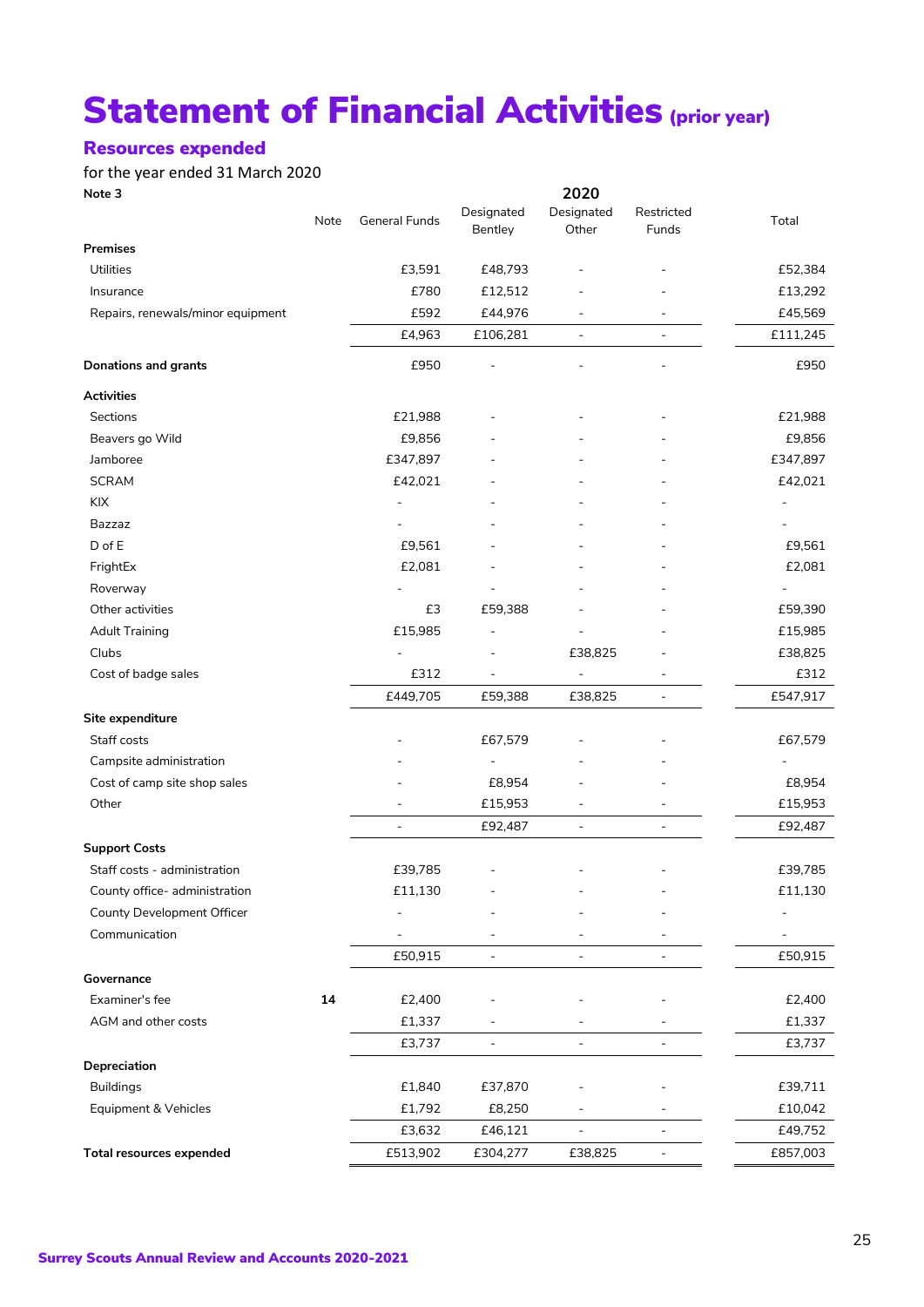## Statement of cash flows

| Note 4                                                 | <b>Total funds</b> | <b>Prior year funds</b> | See     |  |
|--------------------------------------------------------|--------------------|-------------------------|---------|--|
| Cash flows from operating activities:                  |                    |                         |         |  |
| Net cash provided by (used in) operating activities    | £246,250           | £214,238                | Table A |  |
| Cash flows from investing activities:                  |                    |                         |         |  |
| Dividends and interest from investments                | £1,969             | £3,801                  |         |  |
| Gains/losses on investments                            | £16,482            | E(8,798)                |         |  |
| Purchase of buildings and equipment                    | £(17,668)          | E(62, 188)              |         |  |
| Net cash provided by (used in) investing activities:   | £783               | (E67, 185)              |         |  |
|                                                        |                    |                         |         |  |
| Change in cash and cash equivalents in the year        | £247,033           | £147,053                |         |  |
| Cash and cash equivalents at the beginning of the year | £741,721           | £594,669                | Table B |  |
| Cash and cash equivalents at the end of the year       | £988,754           | £741.721                | Table B |  |

#### **Table A**

**Reconciliation of net income (expenditure) to net cash flow from operating activities**

|                                                     | <b>Current year</b> | <b>Prior year</b> |
|-----------------------------------------------------|---------------------|-------------------|
| Net income/expenditure for the year (as per the     |                     |                   |
| statement of financial activities)                  | £164.554            | £101,205          |
| Adjustments for:                                    |                     |                   |
| Depreciation charges                                | £57,673             | £51,465           |
| Gains/losses on investments                         | (E16, 482)          | £8,798            |
| Dividends and interest from investments             | £(1,969)            | E(3,801)          |
| Investment in clubs                                 | £(13,592)           | E(2,592)          |
| Increase/decrease in stocks                         | £1,551              | £(1,389)          |
| Increase)/decrease in debtors                       | £18,545             | £8,642            |
| Increase/decrease in creditors                      | £35,970             | £51,910           |
| Net cash provided by (used in) operating activities | £246.250            | £214.238          |

#### **Table B**

#### **Analysis of cash and cash equivalents**

|                                      | Current year | <b>Prior year</b> |
|--------------------------------------|--------------|-------------------|
| Cash in hand                         | £903.115     | £672.563          |
| Notice deposits (less than 3 months) | £85.640      | £69,158           |
| Total cash and cash equivalents      | £988.754     | £741.721          |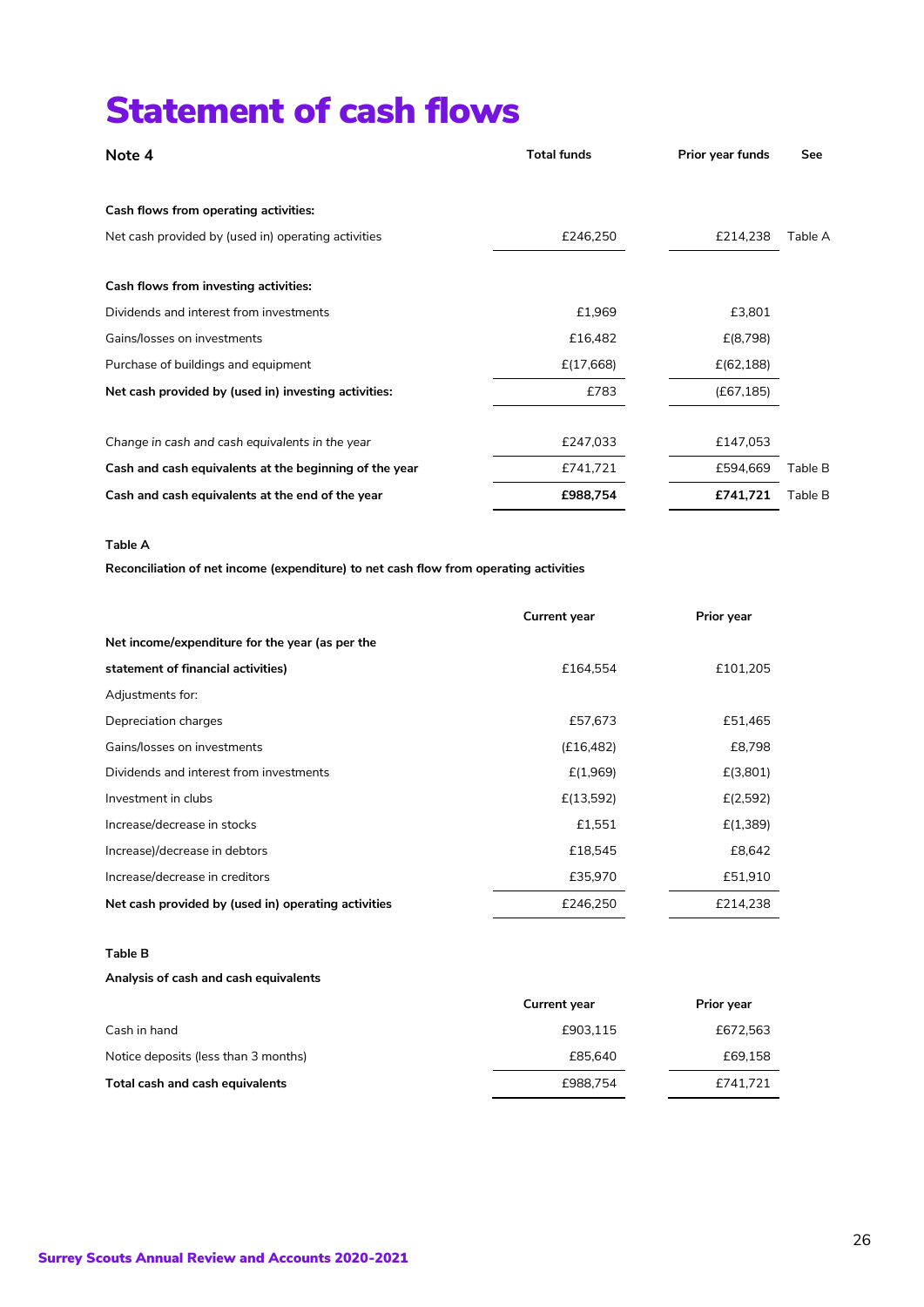| <b>Tangible Assets</b><br>5          | <b>Buildings</b>       | Equipment              | <b>Total</b> |
|--------------------------------------|------------------------|------------------------|--------------|
|                                      |                        | and Vehicles           |              |
| Cost                                 |                        |                        |              |
| Balance as at 1 April 2020           | £1,253,641             | £104,037               | £1,357,678   |
| Additions                            | £13,145                | £4,523                 | £17,668      |
| Balance as at 31 March 2021          | £1,266,786             | £108,560               | £1,375,346   |
| Depreciation                         |                        |                        |              |
| Balance as at 1 April 2020           | £639,820               | £47,276                | £687,096     |
| Charge for the year                  | £44,125                | £13,548                | £57,673      |
| Balance as at 31 March 2021          | £683,945               | £60,824                | £744,769     |
| <b>Net Book Values</b>               |                        |                        |              |
| At 31 March 2020                     | £613,821               | £56,761                | £670,582     |
| At 31 March 2021                     | £582,841               | £47,736                | £630,577     |
| Investments<br>6                     | 2020/21                |                        | 2019/20      |
| <b>At Valuation</b>                  |                        |                        |              |
| Opening market value at 1 April      | £69,158                |                        | £77,956      |
| Net gain/loss in year on revaluation | £16,482                |                        | E(8,798)     |
| Closing market value at 31 March     | £85,640                |                        | £69,158      |
|                                      | Valuation<br>21/2/2021 | Valuation<br>21/2/2020 |              |

|                                          | 31/3/2021 |           | 31/3/2020 |           |
|------------------------------------------|-----------|-----------|-----------|-----------|
|                                          | Cost      | Valuation | Cost      | Valuation |
| <b>Held for the General Fund</b>         |           |           |           |           |
| M&G Charifund Income                     | £3.549    | £12.177   | £3.549    | £9,887    |
| COIF Investment Units                    | £14.333   | £47.975   | £14.333   | £38,578   |
|                                          | £17,882   | £60,153   | £17,882   | £48,465   |
| <b>Held for the Foster Memorial Fund</b> |           |           |           |           |
| M&G Charifund Income Units               | £15,020   | £25,487   | £15,020   | £20.694   |
|                                          | £32,902   | £85,640   | £32,902   | £69.158   |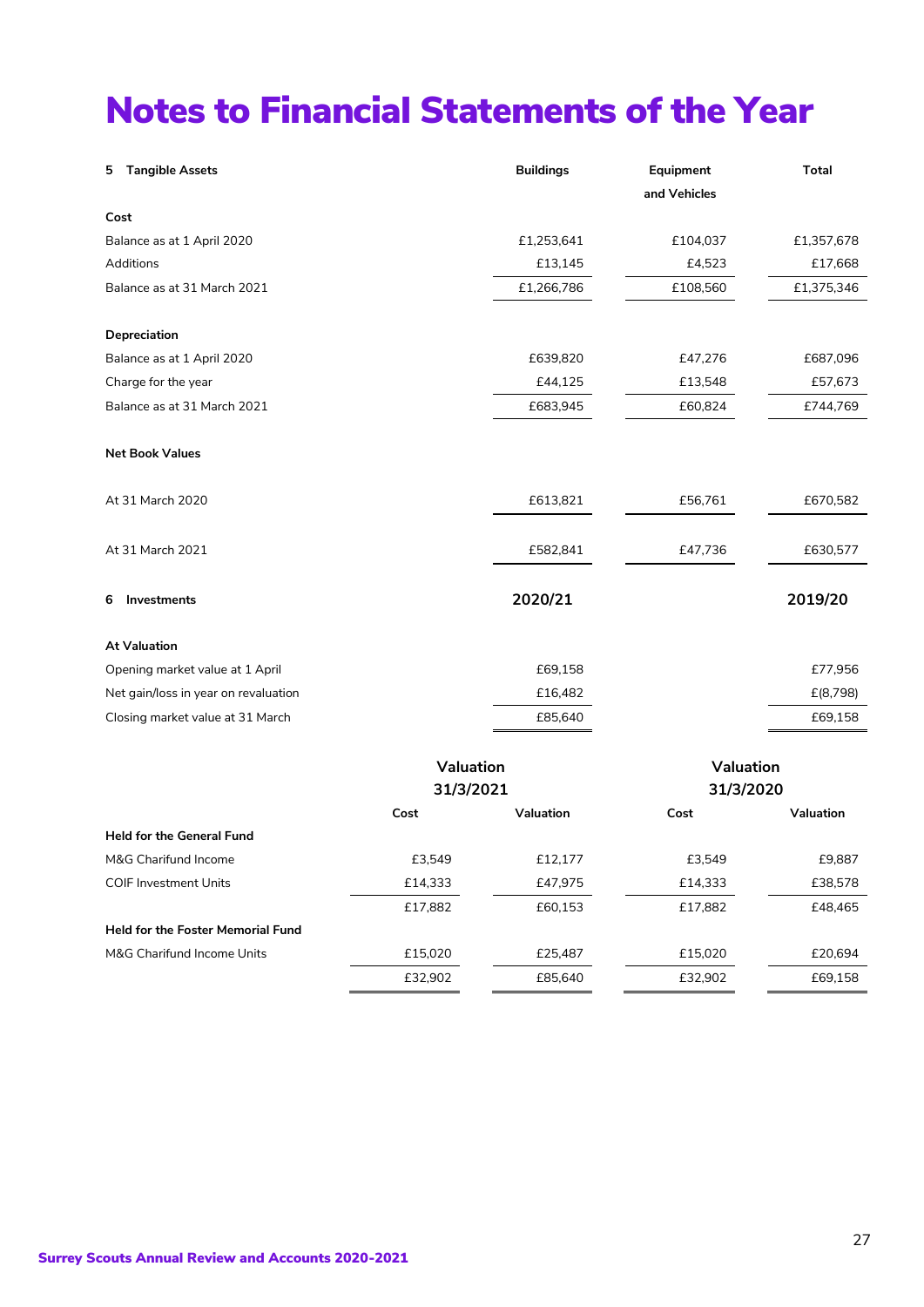| <b>Debtors</b><br>7                              | 2021     | 2020     |
|--------------------------------------------------|----------|----------|
| Prepayments                                      | £37,008  | £51,653  |
| Other debtors                                    | £49      | £3,949   |
|                                                  | £37.057  | £55,602  |
|                                                  |          |          |
| 8 Creditors: amounts falling due within one year | 2021     | 2020     |
| Amounts received in advance                      | £367,654 | £326,537 |
| Accruals and other creditors                     | £7,661   | £12,808  |
|                                                  | £375,315 | £339.346 |

#### **9 Accumulated fund**

|                                          |                |                          |                          | <b>Unrealised</b>  | Movement  |            |
|------------------------------------------|----------------|--------------------------|--------------------------|--------------------|-----------|------------|
|                                          | <b>Brought</b> |                          |                          | gains/(losses)     | between   | Carried    |
|                                          | forward        | Income                   | <b>Expenditure</b>       | <b>Investments</b> | funds     | forward    |
| <b>General Unrestricted Fund</b>         | £775,744       | £310,038                 | E(60, 325)               | £11,688            | E(10,000) | £1,027,145 |
| <b>Designated funds</b><br>10            |                |                          |                          |                    |           |            |
| Sectional Reserve Fund                   | £24,250        |                          |                          |                    |           | £24,250    |
| Jamboree Fund                            | £7,238         | $\overline{\phantom{a}}$ | $\overline{\phantom{0}}$ |                    | £10,000   | £17,238    |
| The County Development fund              | £11,750        |                          | $\overline{\phantom{0}}$ |                    |           | £11,750    |
| County commissioner's Discretionary Fund | £2,800         | $\overline{\phantom{a}}$ |                          |                    |           | £2,800     |
|                                          | £46,038        |                          | ۳                        |                    | £10,000   | £56,038    |
| Active Support Unit Fund                 | £49,004        | £33,646                  | E(20,055)                |                    |           | £62,595    |
| <b>Bentley Copse Accumulated Fund</b>    | £273,263       | £54,320                  | £(170,668)               |                    |           | £156,915   |
|                                          | £368,305       | £87,966                  | £(190,722)               |                    | £10,000   | £275,549   |
|                                          |                |                          |                          |                    |           |            |
| 2020 Comparatives                        |                |                          |                          |                    |           |            |
| <b>Active Support Unit Funds</b>         | £46,412        | £41,417                  | £(38,825)                |                    |           | £49,004    |
| <b>Bentley Copse Accumulated Fund</b>    | £335,873       | £241,667                 | E(304, 277)              |                    |           | £273,263   |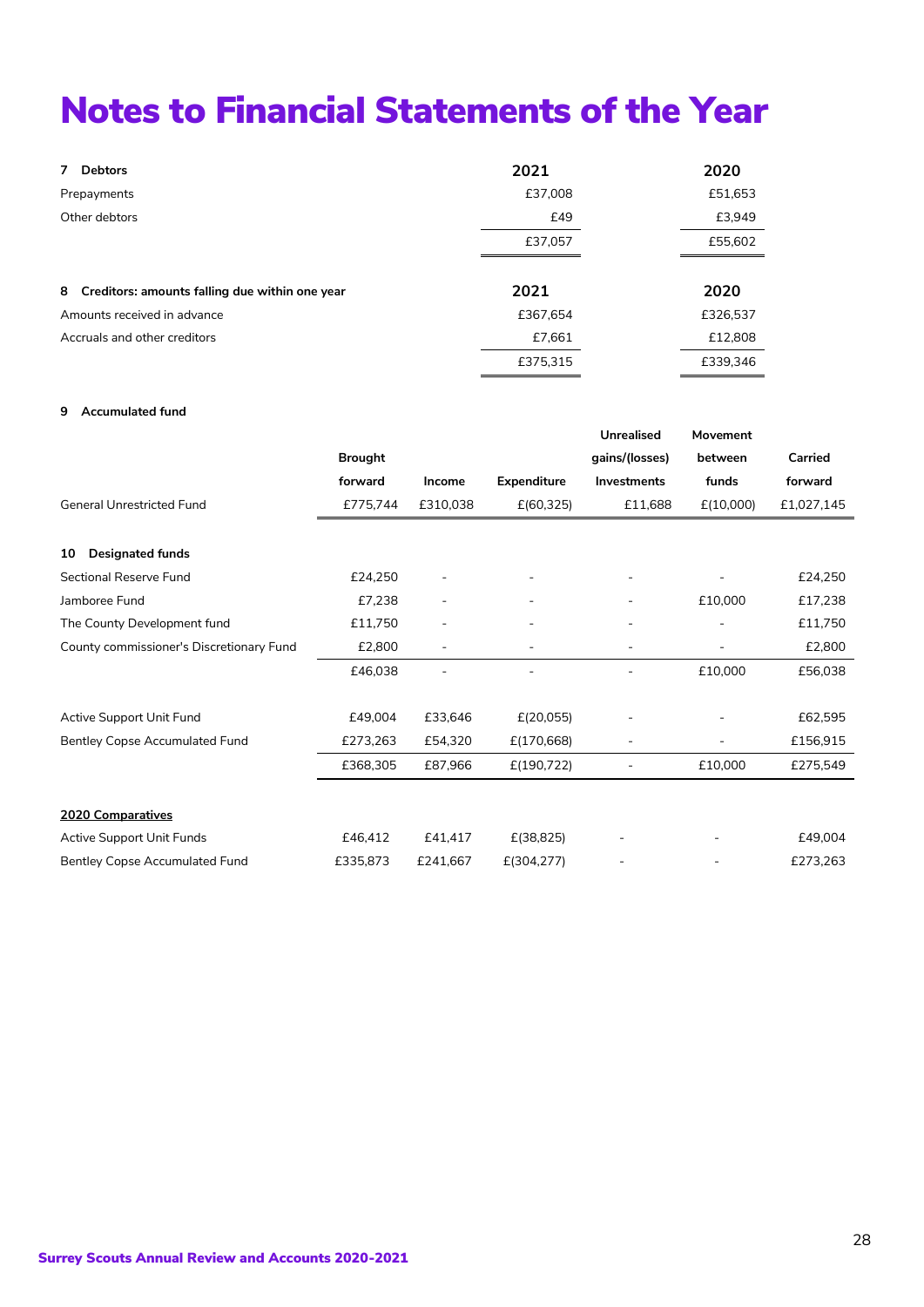|                               | <b>Brought</b><br>forward | <b>Income</b> | Expenditure              | <b>Unrealised</b><br>gains/losses on<br><b>Investments</b> | Transfers                | Carried<br>forward |
|-------------------------------|---------------------------|---------------|--------------------------|------------------------------------------------------------|--------------------------|--------------------|
| <b>Restricted funds</b><br>11 |                           |               |                          |                                                            |                          |                    |
| <b>Forster Memorial Fund</b>  | £43.200                   | £1.116        | $\overline{\phantom{a}}$ | £4.794                                                     | $\overline{\phantom{a}}$ | £49,111            |
|                               |                           |               |                          |                                                            |                          |                    |
| 2020 Comparatives             |                           |               |                          |                                                            |                          |                    |
| <b>Forster Memorial Fund</b>  | £47.701                   | £1.445        |                          | £(5,946)                                                   | -                        | £43,200            |
|                               |                           |               |                          |                                                            |                          |                    |

#### **Restricted Funds:**

The Forster Memorial Fund was established in memory of Sir Ralph Forster Bt. for the support of members of the Scout Association less than 25 years of age to develop their careers or citizenship.

#### **Designated Funds:**

The Bentley Copse Accumulated Fund was established to develop the Bentley Copse camp site, now called the Bentley Copse Activity Centre

The Sectional Reserve fund is designated to support sections and their activities in the Surrey area.

The Jamboree Fund is designated to support World Scout Jamborees. The next one is planned for July 2023 and the fund will be used for planning, selection, training and support of individuals attending this event.

The County Development Fund is designated for loans for Developing Scout Groups or Districts.

The County Commissioner's Discretionary Fund is to assist in individual hardship cases to allow full access to Scouting Activities.

The Active Support Unit Funds are designated to support smaller clubs and activities in the Surrey area.

The Trustees are continuing to develop Bentley Copse. The Bentley Copse Accumulated Fund includes cumulative profits and losses from the site to provide funds for future development.

| Net assets of the Council's funds<br>12                          | Fixed<br>Assets | <b>Investments</b> | Net current<br>assets | Fund<br>balances |
|------------------------------------------------------------------|-----------------|--------------------|-----------------------|------------------|
| The Council's net assets belong to the various funds as follows: |                 |                    |                       |                  |
| Restricted - Forster Memorial Fund                               |                 | £25.487            | £23.624               | £49,111          |
| <b>Total Restricted</b>                                          |                 | £25.487            | £23.624               | £49,111          |
|                                                                  |                 |                    |                       |                  |
| Designated - Other Funds                                         | ٠               |                    | £118.634              | £118,634         |
| Designated - Bentley Copse development Fund                      | £582.398        | ۰.                 | £(425, 482)           | £156,915         |
| Other Unrestricted Funds                                         | £48.179         | £60.153            | £918.813              | £1,027,145       |
| <b>Total Unrestricted</b>                                        | £630.577        | £60.153            | £611.964              | £1,302,694       |
| <b>Total Funds</b>                                               | £630,577        | £85.640            | £635,588              | £1,351,804       |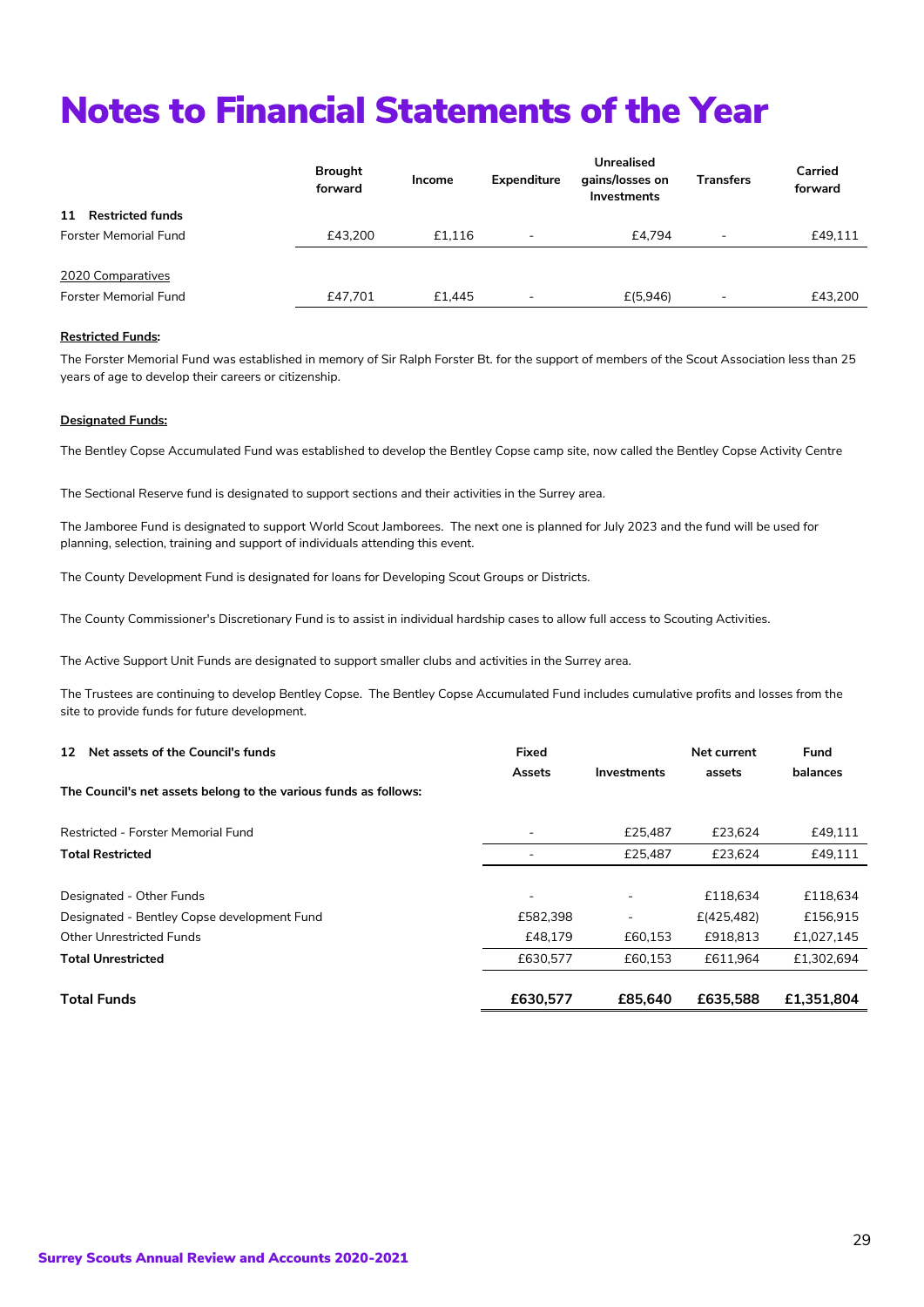#### **13 Staff and Trustees**

| The number of staff employed by the Council during the year was: | 2021    | 2020    |
|------------------------------------------------------------------|---------|---------|
|                                                                  | No.     | No.     |
| <b>Bentley Copse Activity Centre</b>                             |         | 4       |
| County administration                                            |         |         |
|                                                                  |         | 6       |
|                                                                  | 2021    | 2020    |
| Wages and salaries                                               | £49,301 | £86,548 |
| Employer's social security costs & pension contributions         | £4,371  | £5,827  |
|                                                                  | £53,672 | £92.375 |

None of the employees earned over £60,000 (2020: none)

None of the trustees received remuneration or benefits from the charity. (2020: none).

Three trustees were reimbursed £1,465 for travel expenses (2020: 4, £3,729).

| 14 Independent Examiner's fee                                                                                                           | 2021   | 2020   |
|-----------------------------------------------------------------------------------------------------------------------------------------|--------|--------|
| The independent examiner received no remuneration in respect of services other<br>than for the examination of the Financial statements. | £2.490 | £2.400 |

#### **15 Capital Commitments**

At the end of the year the County Scout Council had authorised future expenditure for the replacement of two of the site's septic tanks at an estimated cost of £77,000 (2020 Nil)

#### **16 Related party transactions**

No Trustee is responsible for planning, controlling and directing the charity had any transactions with the Charity apart from those shown in note 13.